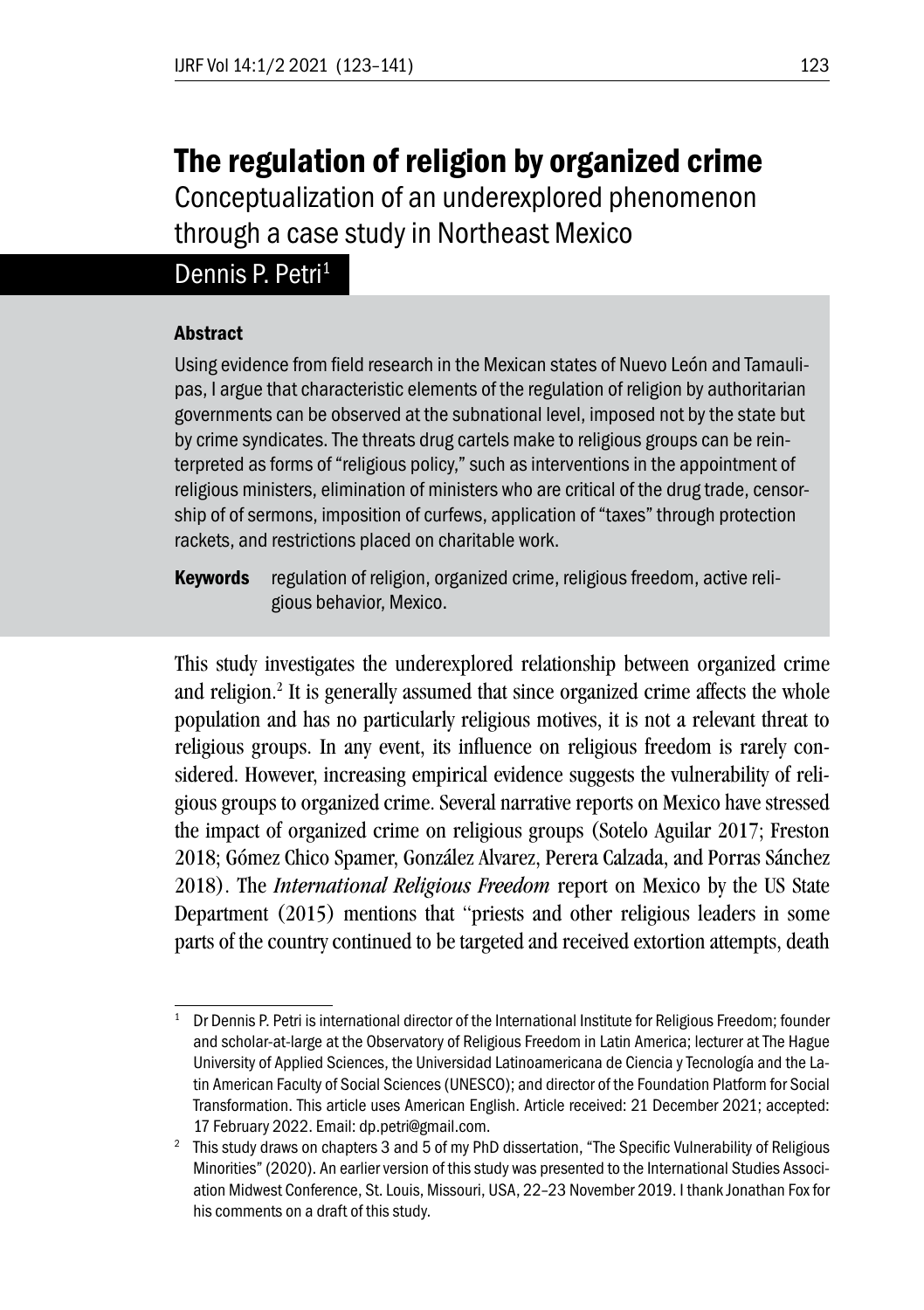threats, and intimidation, often from organized criminal groups."3 In hearings before the US Congress, ''narco-persecution'' in Mexico has been denounced.<sup>4</sup> Awareness of the vulnerability of Christian workers in the face of organized crime is also increasing in the broader society. An article in *El Universal*, one of Mexico's leading newspapers, was entitled "Organized crime is intolerant of priests."5

In this study, I argue that characteristic elements of the regulation of religion by authoritarian governments are applied at the subnational level by crime syndicates. I first provide a brief overview of what regulation of religion in non-democracies entails, based on a review of pertinent literature. I then adapt this framework to non-state actors, discussing the regulation of religion by organized crime in northeast Mexico. My analysis draws on more than 40 interviews with Christians in the region who have suffered human rights abuses at the hands of organized crime. I show that the threats drug cartels make to religious groups can be reinterpreted as forms of "religious policy," such as interventions in the appointment of religious ministers, the elimination of ministers critical of the drug trade, censorship of the contents of sermons, the imposition of curfews, the application of "taxes" through protection rackets, and restrictions placed on charitable work.

# 1. State regulation of religion in non-democracies

This section addresses the most relevant characteristics of state regulation of religion, an important topic of interest for scholars who specialize in the relation between religion and politics. In the following section, I will show that non-state actors such as organized crime, when they take over state functions, use similar policies to regulate religion.

Regulation of religion encompasses "all government laws, policies, and practices that limit, regulate, or control the majority religion in a state, or all religions in a state" (Fox 2013:41). In this regard, two preliminary remarks are in order. First, every state, whether democratic or authoritarian, has some form of religious policy and regulates religion in some way. In fact, states can and do regulate a great number of dimensions of religion. The Religion and State (RAS) dataset elabo-

<sup>&</sup>lt;sup>3</sup> Because the US State Department reports are the primary input for the Pew Research Center indexes and the Religion and State dataset, this type of observation is taken into account in their measures of social hostilities, although organized crime is not specifically coded.

<sup>4</sup> Congressional hearing on "The Worldwide Persecution of Christians," Subcommittee on Africa, Global Health, Global Human Rights, and International Organizations, House Committee on Foreign Affairs, US Congress, 11 February 2014; Congressional hearing on "Freedom of Expression in the Americas," Subcommittee on the Western Hemisphere, House Committee on Foreign Affairs, US Congress, 17 September 2015.

<sup>5</sup> "El crimen organizado es intolerante con los sacerdotes," *El Universal*, 4 January 2015; "Asesinados 44 sacerdotes en los últimos 27 años: Iglesia," *La Prensa*, 19 January 2017.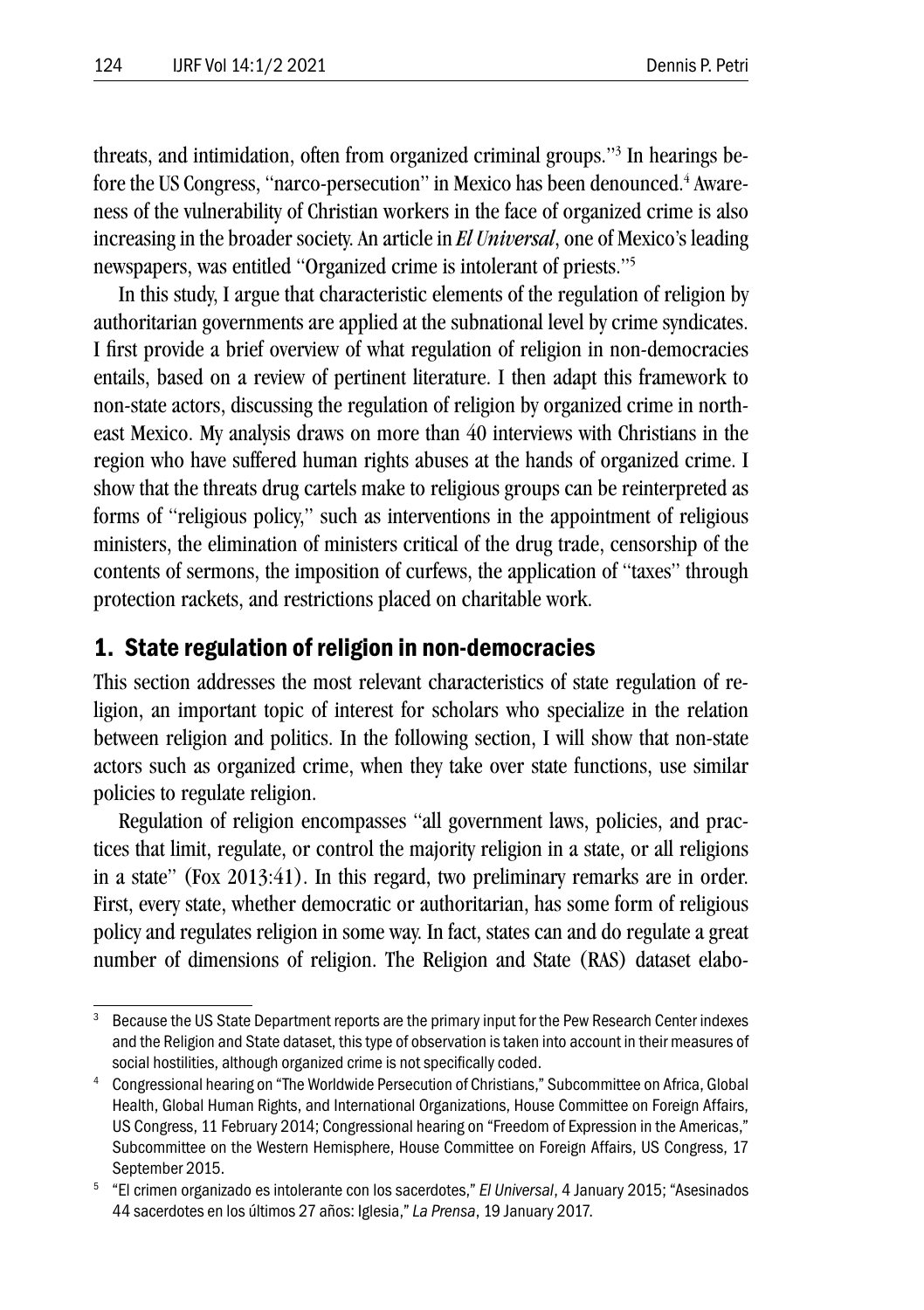rated by Jonathan Fox describes government involvement in religion through 132 variables, which can be complemented by 9 detailed variables measuring certain religious policies.

Second, the nature of state regulation of religion can be more or less restrictive for religious groups. This is a central point emphasized by Fox (2016) and Philpott (2019), among others. Often, religious policy differentiates between religion in general, the majority religion and some or all minority religions. Major differences can be observed between democratic and authoritarian states, but also within each category. State regulation of religion can range from simple administrative requirements such as the registration of religious organizations, which is standard in most democracies, to extensive state intervention in or even the complete outlawing of particular religious practices or groups. The latter is more common in authoritarian states, especially those that enforce a strict anti-religion policy (such as communist states) or favor one religion to the detriment of others (such as theocratic states). The most extreme forms of regulation of religion occur in authoritarian countries that either exhibit an anti-religious emphasis or enforce a religious political ideology.

# 2. Adaptation of the state regulation of religion framework to non-state actors

Most studies of religious regulation treat the state as the unit of analysis and rarely consider the possibility that non-state actors may regulate religion in a manner similar to governments. Focusing on the subnational level allows one to uncover dimensions of religious freedom, including the regulation of religion, that would otherwise go unnoticed. The existence of subnational areas characterized by weak rule of law and weak state capacity has obvious implications for the enforcement of democratic rights, including religious freedom.

Not all non-state actors that create vulnerability for religious groups can be described as regulating religion. For example, if a militant religious group attacks a member of another religious group, this does not mean that the actor is enacting and enforcing some form of religious policy. For non-state actors to engage in systematic regulation of religion, they must have a certain amount of control over territory and thus act as the *de facto* political authority. Sadly, this has been the case with organized crime, specifically the Los Zetas drug cartel, in northeast Mexico.

Three reasons can be suggested as to why organized crime cares about religion. The first is economic. Churches are often seen as revenue centers by drug cartels because they receive large amounts of money in offerings. They are easy targets for extortion or for kidnappings seeking ransom because of their generalized unresponsiveness when it comes to defending themselves against threats (few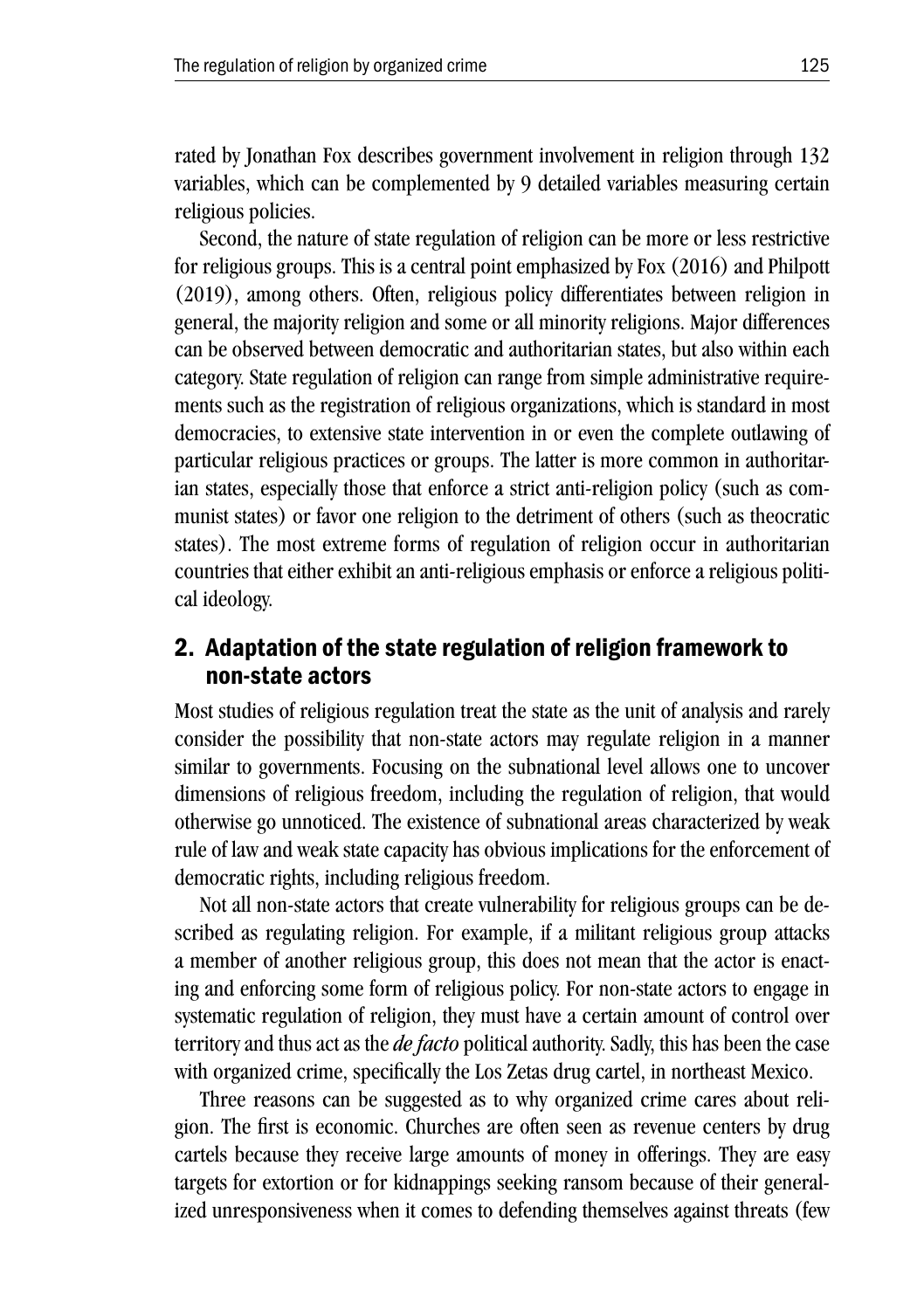churches hire private security, for example) and because they are easy to enter as most churches want to appear welcoming to visitors.<sup>6</sup>

The second explanation of organized crime's interest in religion lies in considerations of power politics: certain forms of religious behavior threaten their influence. The vulnerability of actively practicing Christians is highest when they display active forms of religious behavior such as evangelism or social work, which pose a direct threat to the influence of organized crime. The moral authority of churches, the large numbers of people they attract and their influence in the community explain why Christian leaders are particularly affected.7

As numerous scholars have pointed out, religion and the state can be viewed as competing sources of legitimacy (Weber 1919; Habermas 2006; Scolnicov 2011; Buijs, Sunier and Versteeg 2013; Fox 2013). In northeast Mexico, religion also competes with organized crime. Religious leaders are vulnerable because religion is an alternative, especially for young men, to a life in the drug cartels.

Besides the moral authority of Christian leaders, organized crime is wary of the unique mobilization capacity, international connections, resources and societal presence of religious groups, $^{\rm 8}$  just as the state is in many non-democracies (Goldenziel 2009; Koesel 2014; Fox 2015). Like states, criminal organizations sometimes seek to control or co-opt religious groups to claim legitimacy for themselves.<sup>9</sup>

Organized crime is not concerned with all forms of religion, but primarily with active religious behavior. Indeed, most expressions of religious identity, such as owning a Bible, confessing a particular creed, praying privately, displaying religious symbols, and listening to religious music, do not make Christians vulnerable in this context. But more active forms of religious behavior do. As one interviewee put it, "Because of their way of life, Christians are naturally more exposed to suffering from organized crime."10

Finally, organized crime sometimes has a religious motive. In the case of the Los Zetas drug cartel, the perpetration of extremely cruel acts of violence serve more than an instrumental purpose and can be interpreted in relation to their adherence to the *Santa Muerte* [Holy Death] cult.

<sup>&</sup>lt;sup>6</sup> Interview with MX21 (2014).

 $7$  Just as in various areas of Mexico, criminal organizations in El Salvador extort money from and assault large churches, but there gangs seem to respect smaller churches that are genuinely concerned with social matters such as relieving extreme poverty (Brenneman 2012, 2014; Cruz and Rosen 2020, 2022).

<sup>&</sup>lt;sup>8</sup> These characteristics also set religious leaders apart from other types of actors, such as journalists or human rights activists, who may otherwise face very similar threats.

There are plenty of anecdotal accounts of Mexican cartels providing assistance to religious organizations.

<sup>&</sup>lt;sup>10</sup> Interview with MX14 (2014).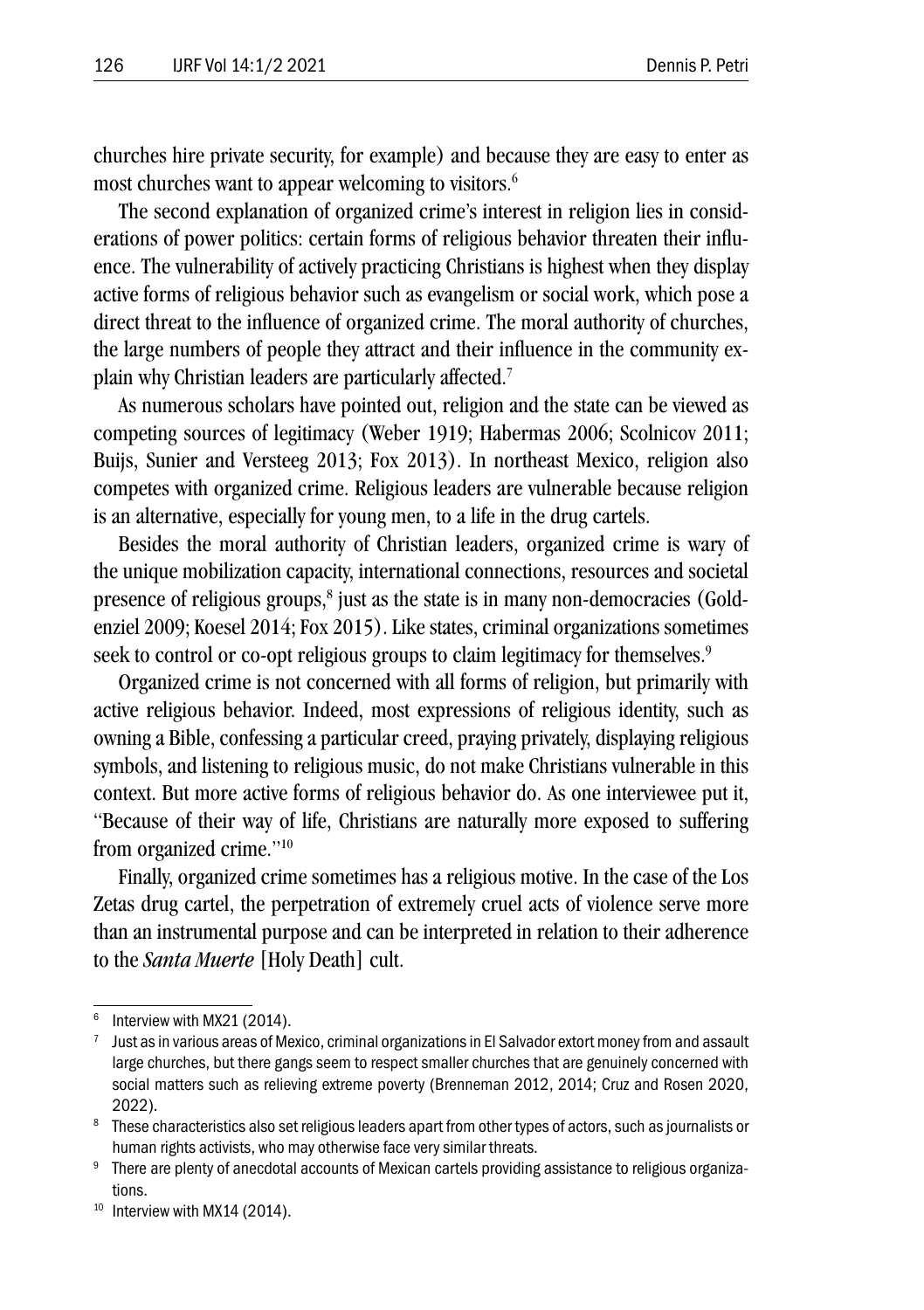These factors disprove the implicit consensus that religion is not singled out for opposition by organized crime, or at least they show that the relationship is more complex. Organized crime does take direct aim at religious groups, but only when expressions of religion threaten their interests or when religious organizations are seen as revenue centers.

## 3. Case study selection and methods

The time frame for this case study encompassed the second half of President Felipe de Jesús Calderón Hinojosa's term (2009-2012) and the first half of President Enrique Peña Nieto's term (2012-2015), during the height of the *Los Zetas* (the Z's) insurgency. Los Zetas were the dominant drug cartel in northeast Mexico at the time.

In 1999, the Gulf Cartel began to recruit members of the Mexican Army Special Forces to serve as its military armed wing. This led to the creation of Los Zetas, a particularly bloodthirsty but extremely well-trained division composed initially of deserted army commandos that "brought in a series of unprecedented tactics: the use of paramilitary hit squads; widespread attacks on police; and mass kidnappings" (Grillo 2012: 94). Eventually, Los Zetas broke away from the Gulf Cartel and became its greatest rival (Grayson 2007, 2014). Los Zetas were considered the most powerful and the most violent cartel in North and Central America after they overtook the Sinaloa Cartel and the Gulf Cartel in terms of military sophistication and territorial control (ICG 2013; Grayson 2014). All three cartels continue to dispute control of the Nuevo Laredo area.

When President Felipe Calderón took office in 2006 and launched a nationwide "war on drugs," high-intensity crime increased to previously unseen rates. Both the ongoing turf wars between the Gulf Cartel and Los Zetas and the government's declaration of war on the drug cartels precipitated widespread violence (ICG 2013; IACHR 2015; Rosen and Zepeda 2016). In 2012, a homicide rate of 46.9 per 100,000 inhabitants was recorded in Tamaulipas, more than double the national rate of 22.2.11 In Nuevo León, the homicide rate was 38.6. Rosen and Zepeda (2016) reported a total of 132,135 homicides in Mexico from 2006 to 2012, of which 5,943 occurred in Nuevo León and 4,756 in Tamaulipas. Of a total of 49,415 "narco-executions" by government security forces throughout Mexico during the Calderón administration (2006-2012), 3,924 happened in Nuevo León and 2,178 in Tamaulipas with respectively 5.1 and 3.4 million inhabitants (IAHCR 2015).

For this study, I carried out three one-week field trips to the states of Nuevo León and Tamaulipas, both of which border the US state of Texas, between 2014 and 2016. During these trips, I interviewed over 40 people from a wide range of backgrounds: church leaders, police officers, social workers, youth workers, jour-

<sup>11</sup> "En 2010 hubo 24,374 homicidios: INEGI," *Expansión*, 28 July 2011.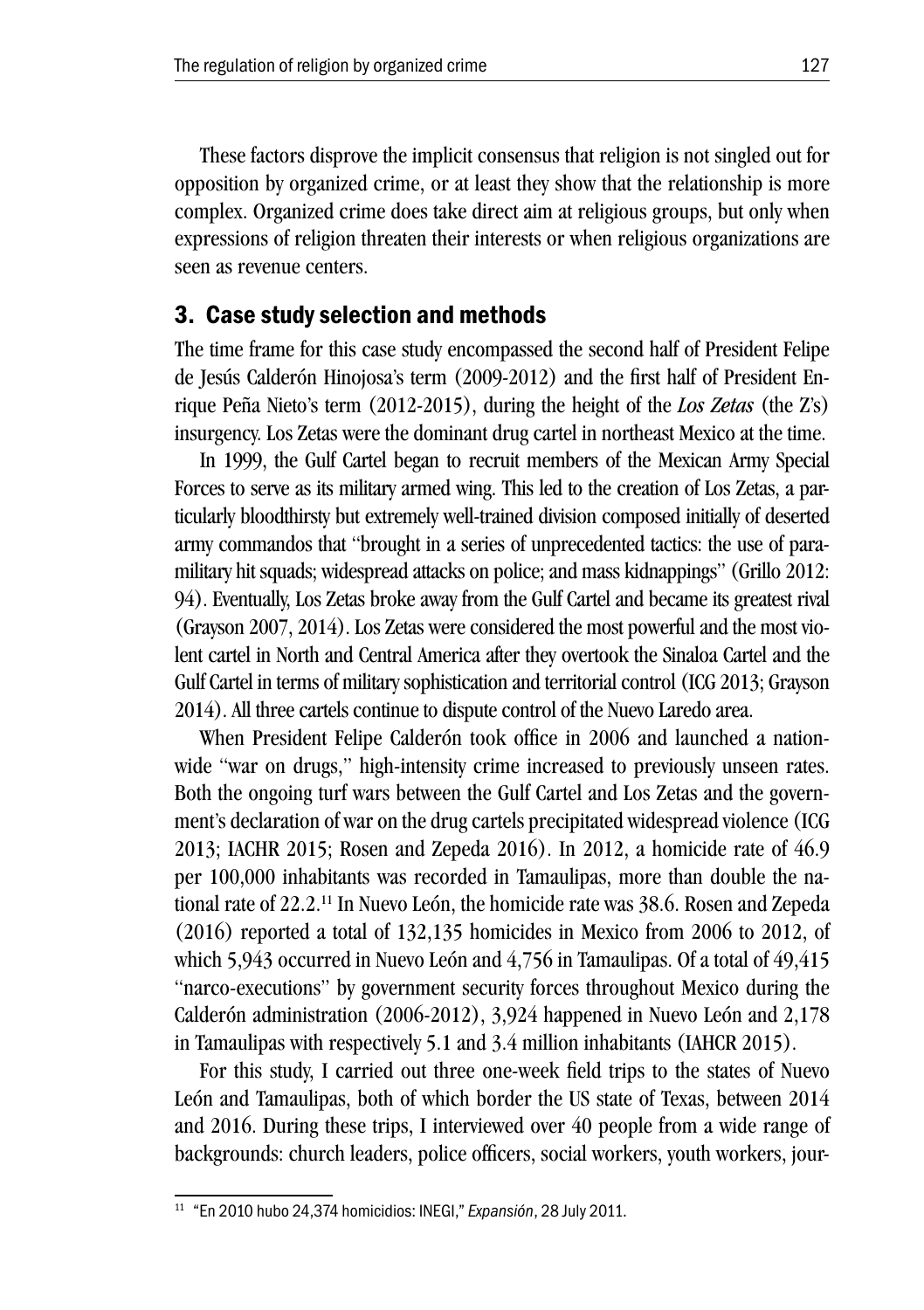nalists, shopkeepers and former cartel members. The interviewees were selected based on their background – most had been victims of hostilities as a result of organized crime or were firsthand observers of such hostilities – and their characteristics as actively practicing Christians (purposive sampling combined with snowball sampling). All interviews were open-ended in nature and sought to identify the threats to which the interviewees considered themselves vulnerable.<sup>12</sup>

# 4. Case study of Nuevo León and Tamaulipas

At particular moments and locations, Mexican drug cartels such as Los Zetas, the Gulf Cartel and the Sinaloa Cartel have exercised a number of prerogatives that constitute traditional functions of the state. This has been possible because of the state's intrinsic weakness in those areas, due to inefficiency and corruption. Drug organizations have taken advantage of and aggravated that weakness (see Shirk and Wallman 2015; Ríos 2015; Chabat 2010; Correa-Cabrera 2021; Watt and Zepeda 2012).

The emergence of the drug cartels in Mexico has been documented extensively (Olson, Shirk and Selee 2010; Grayson 2010; Grillo 2012, 2016; Garay Salamanca and Salcedo-Albarán 2012; Schedler 2014, 2015; Rosen and Zepeda 2016; Heinle, Ferreira and Shirk 2017). A full discussion of this history is beyond the scope of this study, but to explain briefly, undemocratic subnational regimes can arise when drug traffickers take advantage of structural political vacuums to implement *de facto* authoritarian regimes through the cooptation of local authorities and the infiltration of political institutions (Garay Salamanca and Salcedo-Albarán 2012: 316; IACHR 2015; Rosen and Zepeda 2016).

Criminal organizations wreak major havoc on the people, including religious groups, in the territories where they function. Security forces have been incapable of restoring law and order in the state. "When the military are present, things normalize but when they leave, [Los Zetas] pick up where they left," said a pastor in a rural area of Tamaulipas.13 A police officer from Monterrey explains, "Previous military successes in Monterrey just drove Los Zetas away to Reynosa and Ciudad Victoria."14 Below, I discuss evidence from my fieldwork on how the Los Zetas drug cartel regulates religion, drawing on and adapting Sarkissian's categories of religious regulation (2015).

#### 4.1 Religious observance

Depending on the location and the time, in practice church services are restricted by the generalized context of insecurity and impunity and by the orders of drug car-

<sup>&</sup>lt;sup>12</sup> More information about my data collection can be found on the research portal of Vrije Universiteit Amsterdam: https://bit.ly/3rvCH4M.

<sup>&</sup>lt;sup>13</sup> Interview with MX02 (2014).

<sup>&</sup>lt;sup>14</sup> Interview with MX03 (2014).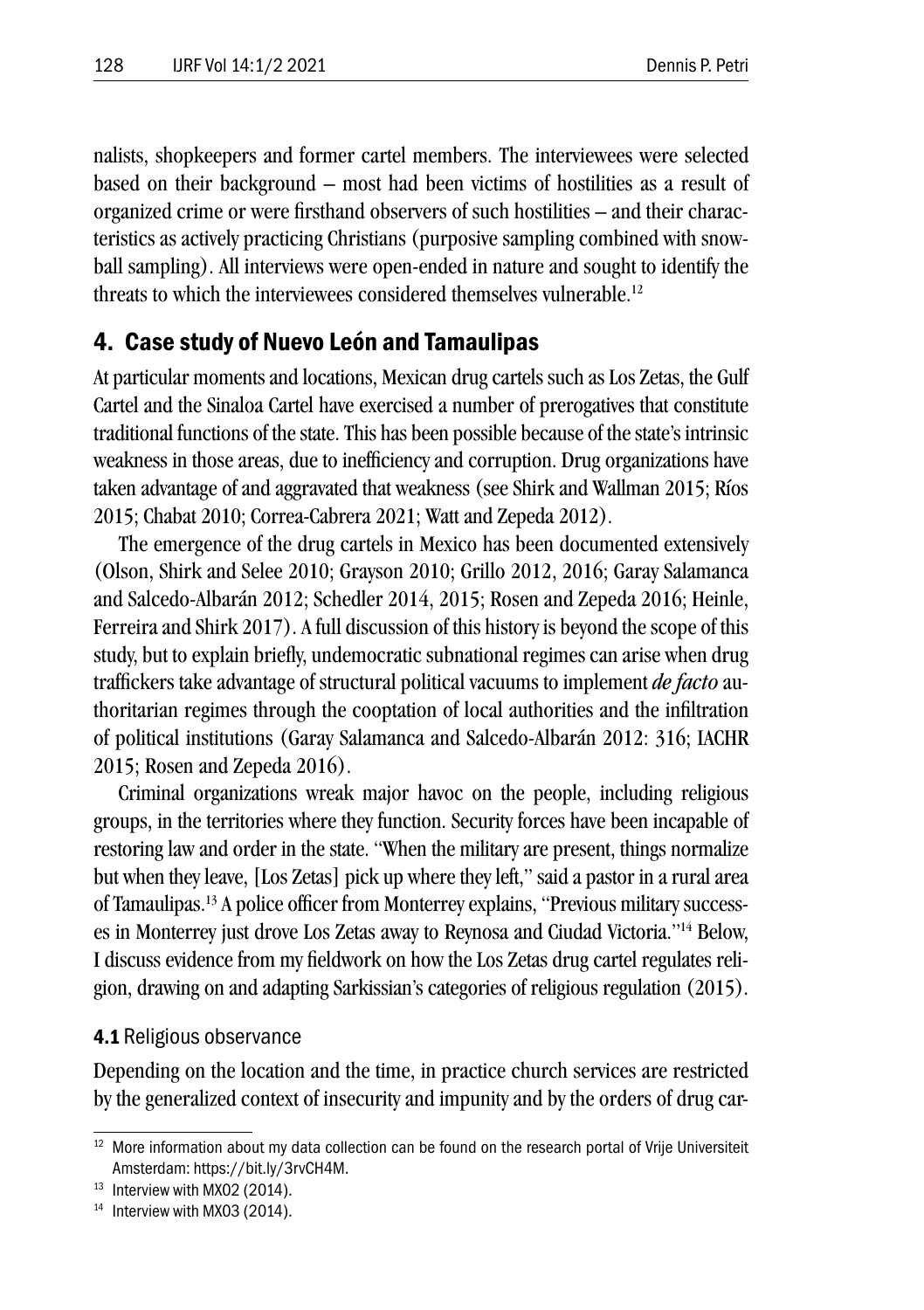tels. The right being violated in both cases is freedom of assembly, an important dimension of religious freedom. Any type of large gathering is always at risk of being interrupted and attacked for extortion or kidnapping for ransom, but this especially applies to church meetings which are visible, recurrent and generally easy to enter.

In many areas, church leaders have decided not to organize nighttime church services for security reasons, and in some areas they have held no church services at all. A pastor from Monterrey said, "At the peak of the violence caused by Los Zetas in Nuevo Léon in 2010 and 2011, many churches decided to eliminate services at night because of the risks that this posed. We could only hold church services in daylight."15 A pastor from Ciudad Victoria in Tamaulipas, referring to the same period, stated:

In 2010 and 2011 we lived through two years of unprecedented violence. We suffered many kidnappings, extortions and other abuses. The police were corrupt, and almost 100% were involved with crime. We had no place to go. We stopped organizing church meetings at night, and church attendance decreased considerably. In 2011, we wanted to organize a large prayer service in a stadium, but many pastors did not want to send their church members to this gathering because they knew that Los Zetas would be throwing grenades at them.<sup>16</sup>

In some cases, services were suspended by a direct drug cartel order. "In Ciudad Mante, Los Zetas set a curfew and have explicitly ordered all churches not to organize any church services at night. We have no other option than to obey this order, because they are the real authority in this city."17

The financial sustainability of some churches is also threatened by these attacks. As the level of threat increases, fewer people attend church services, thereby reducing church income. A pastor from Ciudad Victoria recalled, "Most of the big tithers [i.e. people paying up to 10 percent of their income to the church] left because of the extortions."18 Another minister said, "The income of many churches went down because we are collecting much smaller tithes. Many pastors can no longer provide for their families. I had to open a small business, but they started to claim *derecho de piso* [protection racket (literally: floor rights)]. Because I did not want to pay, I was forced to close this business."<sup>19</sup>

<sup>&</sup>lt;sup>15</sup> Interview with MX07 (2014).

<sup>&</sup>lt;sup>16</sup> Interview with MX06 (2014). Similar views were expressed in other interviews, such as by MX09 (2014).

<sup>&</sup>lt;sup>17</sup> Interview with MX01 (2014).

<sup>&</sup>lt;sup>18</sup> Interview with MX06 (2014).

<sup>&</sup>lt;sup>19</sup> Interview with MX01 (2014).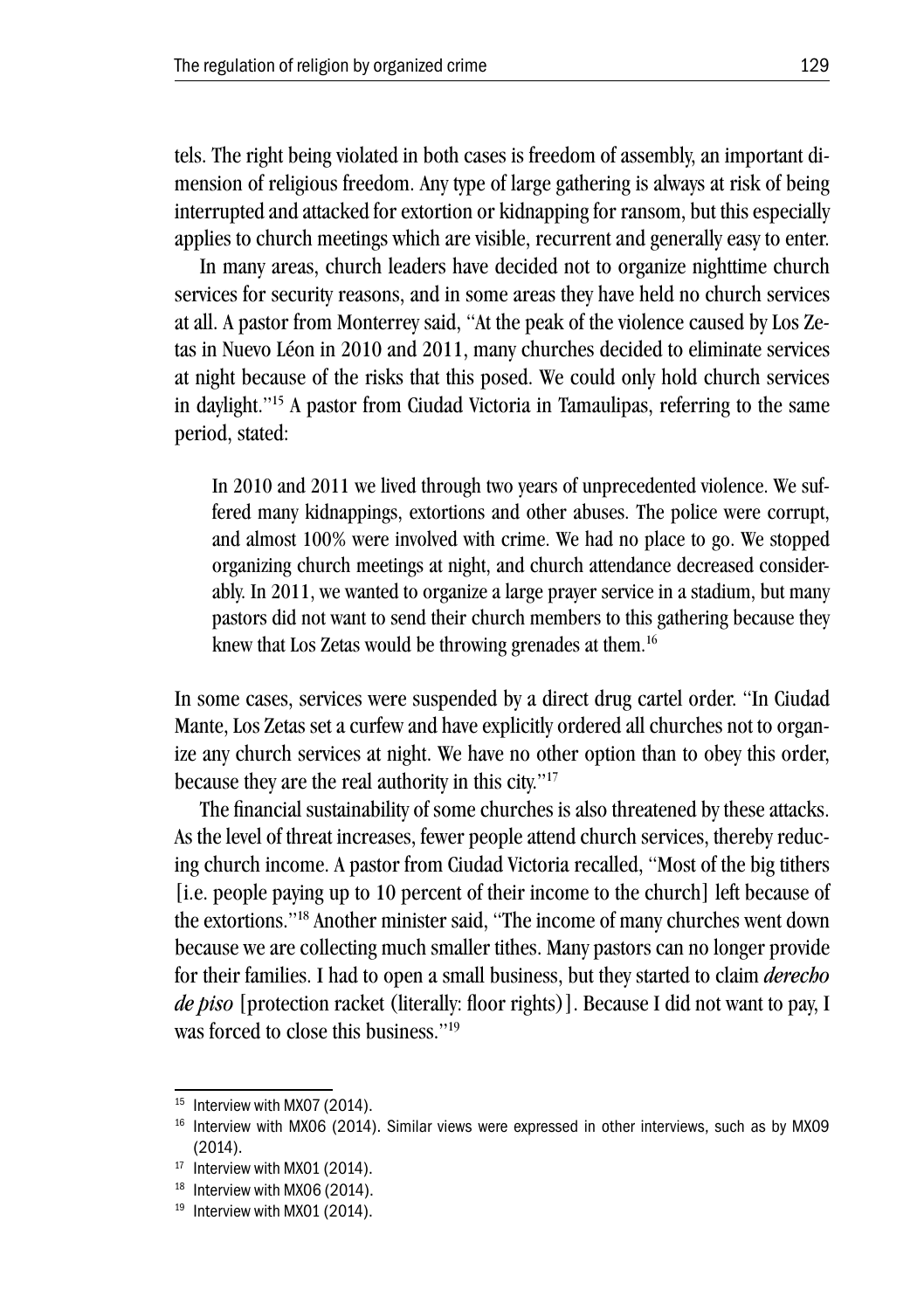Church services were banned in certain areas, and some churches have reportedly been closed by orders of drug cartels for not paying *derecho de piso*. 20 Missionary activities are also restricted in some areas. Moreover, some individuals have reportedly been prohibited from attending church services or told they must report to the drug cartels whenever they visit a particular church.

Although this regulation of religious observance does not extend to matters such as religious dress, dietary laws or the celebration of religious holidays, the insecurity caused by organized crime restricts many forms of attendance of religious services, directly affecting their openness, hours and attendance level.

#### 4.2 Places of worship

Organized crime also restricts the freedom to administer places of worship, which includes access to these facilities as well as their construction, leasing or repairing. Access to places of worship is directly reduced when the faithful are concerned about the risk of extortion, kidnapping and other assaults, or because of the curfews noted above. Reduced attendance at religious services translates into lower tithes, compounds the costs of extortion and ransom, and burdens the capacity of religious organizations to maintain their places of worship.

Theft of church property has occurred with some frequency. A pastor reported, "Attacks on churches happen. Los Zetas sometimes walk in to steal and don't need to use violence because there is no security."21 A police officer in Guadalupe, Nuevo León also highlighted the robbery of church property as one of the major crimes in his jurisdiction.22 Many church robberies are deliberately not reported. Catholic leaders indicate that they often prefer not to report the crimes to avoid stimulating panic among their members. Moreover, no official records are kept on the theft of church property.

Despite the absence of official records, a search of local media sources in the two states revealed that the theft of church property was relatively frequent. Indeed, the Catholic diocese of Tamaulipas announced in 2014 that it had decided to install surveillance systems after frequent church robberies in Ciudad Madero and Tampico.23 A spokesperson for the Matamoros diocese, also in the state of Tamaulipas, reported that robberies of churches and parishes "have increased."24 A priest from Reynosa reported the robbery of musical instruments and a sound system from

<sup>20</sup> Interview with MX08 (2014).

 $21$  Interview with MX07 (2014).

<sup>22</sup> Interview with MX03 (2014).

<sup>23</sup> "Iglesias instalan sistema de vigilancia," *Milenio*, 13 December 2014.

<sup>24</sup> "Al alza robos en iglesias, no hay denuncias para no generar pánico, dice la Diócesis," *Mundo Tamaulipas*, 21 October 2015.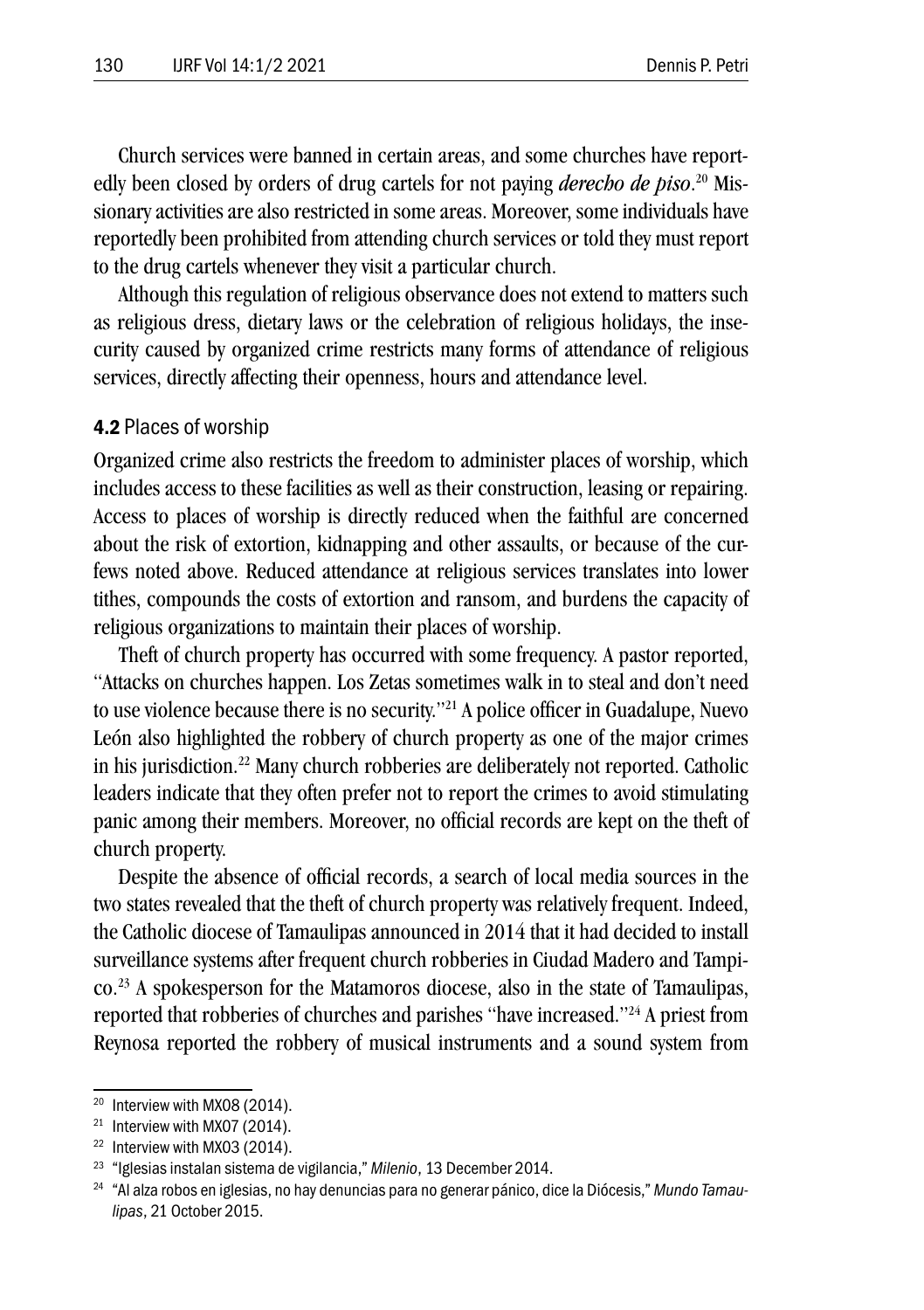his parish.<sup>25</sup> Protestant churches in Matamoros made similar reports.<sup>26</sup> In 2012, a group of journalists requested the inclusion of theft of church property in police statistics, due to the frequency of this crime.<sup>27</sup>

It is difficult to determine the motives for the robberies of church property. Most reports speculate that the perpetrators are drug addicts who need valuable objects to sell or trade for drugs. Protestant churches are often targeted because they are usually closed for three or more days a week, making them easier targets. Catholic churches are generally open to visitors, so thieves can easily enter them (Sotelo Aguilar 2017).

#### 4.3 Religious laws

Although most drug cartels do not have a religious motive for regulating religion, the *Santa Muerte* (Holy Death) cult has a widespread following among the members of drug cartels, especially Los Zetas and the Gulf Cartel, both headquartered in Tamaulipas. Santa Muerte is an expression of Mexican folk religion that revolves around the *Niña Blanca* (White Girl), a skeletal grim reaper image representing "a popular spirit who cares for the poor and downtrodden" and who is believed to have the power to "deflect bullets" (Grillo 2012:191-196). There is also a very large industry of Santa Muerte souvenirs that are sold to nationals and tourists in large quantities. According to anthropologists, Santa Muerte "reflects the nation's age-old fascination with the deceased, as shown in its Day of the Dead. The skeleton could even be a resurgence of an old Aztec deity called Mictecacihuatl or the Lady of the Land of the Dead" (Grillo 2012:195).

Santa Muerte is venerated by members of drug cartels, in particular by Los Zetas. Grillo and others, including former members of Los Zetas whom I interviewed for this research, asserted that the Santa Muerte cult inspired them to extreme cruelty, such as beheadings using axes, castrations, and other brutal acts.<sup>28</sup> Many Christian leaders affirm that the violence of Los Zetas is inspired by Santa Muerte.<sup>29</sup> A female pastor near Tampico, Tamaulipas declared, "Los Zetas kill as a form of satanic sacrifice."30

Interviewees confirmed that the Santa Muerte cult is a central element of the identity of Los Zetas and a justification for their activities. Los Zetas have forced various churches to pay tribute to Santa Muerte and have retaliated violently when

<sup>25</sup> "Roban instrumentos y sonido de la iglesia," *El Mañana*, 23 January 2015.

<sup>26</sup> "Afirman que adictos roban iglesias de Matamoros," *Horacero*, 9 June 2013.

<sup>27</sup> "Robo a iglesias, delito no contemplado en estadísticas de la autoridad," *La Policiaca*, 12 June 2012.

<sup>&</sup>lt;sup>28</sup> Interviews with MX06, MX01, MX07 and MX08 (2014).

<sup>29</sup> "Recent Santa Muerte Spiritual Conflict Trends", *Small Wars Journal,* 16 January 2014.

<sup>&</sup>lt;sup>30</sup> Interview with MX09 (2014).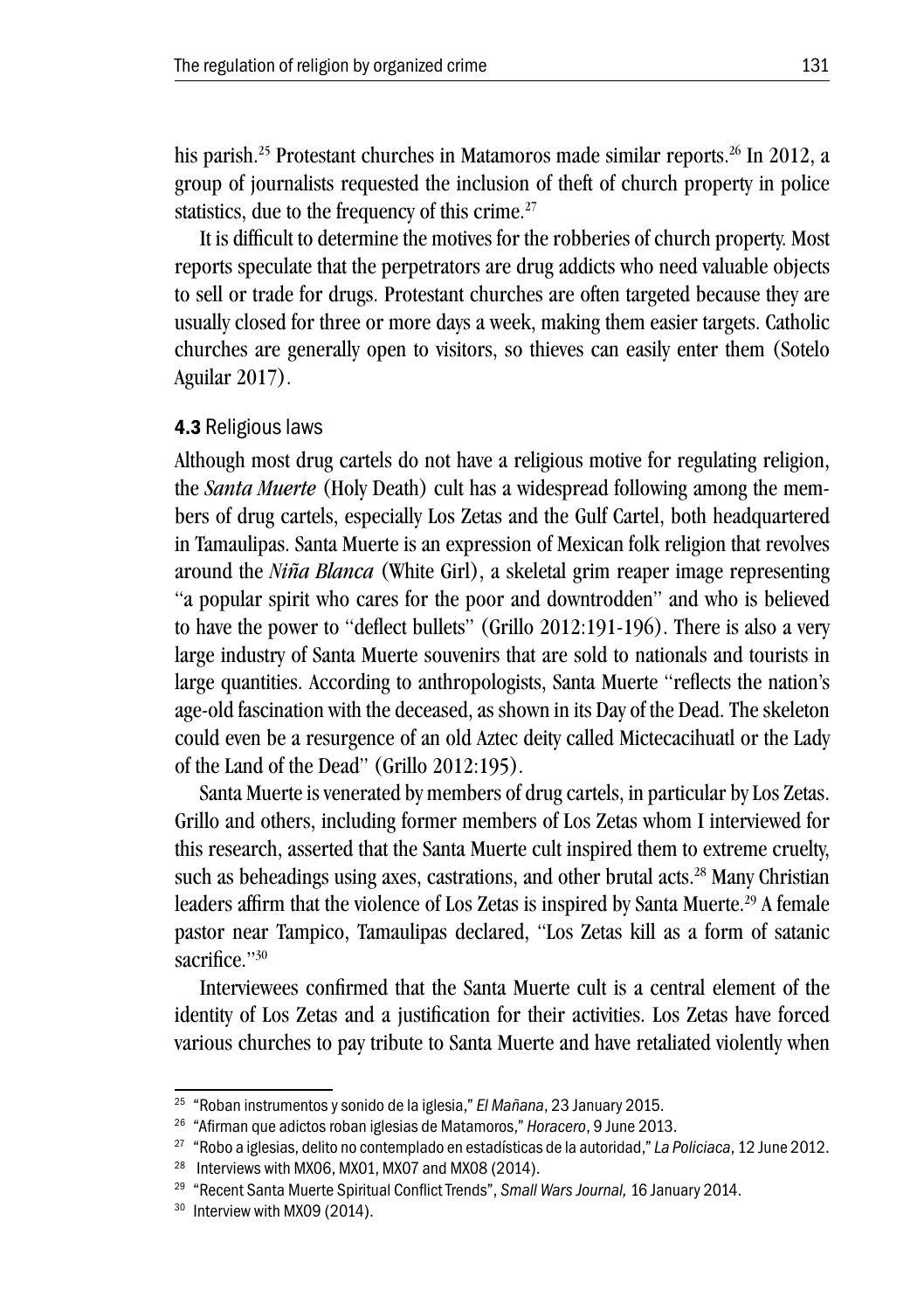church leaders have refused to host their shrines, statues and symbols or to participate in the worship of this deity, such as through masses dedicated to Santa Muerte. The forced observance of Santa Muerte rituals is a major infringement upon church autonomy, which particularly affects Catholic congregations. When church leaders refuse to collaborate, they can face violent reprisals. "It is believed that one of the priests assassinated in December [2013] was eliminated because he refused to celebrate a mass dedicated to Santa Muerte in his church," a news service reported.<sup>31</sup>

#### 4.4 Conversion

In general, changes in religious identity do not cause reprisals by drug cartels, but cartel members who convert to Christianity and consequently abandon their cartel risk being killed. Often, converted cartel members also seek to convert other members, making them vulnerable to threats.

A pastor from Nuevo León shared a story about a youth who had left Los Zetas after becoming a Christian and attended his drug rehabilitation center: "Shortly after he left Los Zetas, the last thing we heard was that he was going to visit his family in Reynosa [Tamaulipas]. He disappeared. We never heard from him again."32 Another pastor recalled a former Zeta who converted to Christianity in prison: "Two days before he got out of prison, he was killed. Los Zetas did not want it to become known that he had converted to Christianity. I officiated his funeral."33 The pastor added, "Criminals who convert to Christianity are murdered. What the cartels are afraid of is that they may lose their leaders if they are exposed to the Gospel." The media have also reported violent accounts of what happens to former cartel members who convert to Christianity. In one instance, a former cartel member was given the remains of his daughter and wife on a tray as a punishment for converting and leaving his cartel.<sup>34</sup>

#### 4.5 Proselytizing

Drug cartels do not restrict proselytizing in general, unless it aims at cartel members. Christian workers who engage in this kind of activity can expect death threats. One pastor reported: "One night we wanted to organize an evangelistic campaign in Linares [Nuevo León], where many cartel members live. We had to cancel this activity due to the risk of gunfire and extortions."35 A missionary shared this report:

<sup>31 &</sup>quot;México: narco-persecución contra cristianos", *Noticiero Milamex*, 11 March 2014.

<sup>32</sup> Interview with MX08 (2014).

<sup>&</sup>lt;sup>33</sup> Interview with MX07 (2014).

<sup>34</sup> "Conversión de 'narcos': posible explicación a los ataques a centros de rehabilitación en México," *Noticia Cristiana*, 25 June 2010.

<sup>&</sup>lt;sup>35</sup> Interview with MX07 (2014).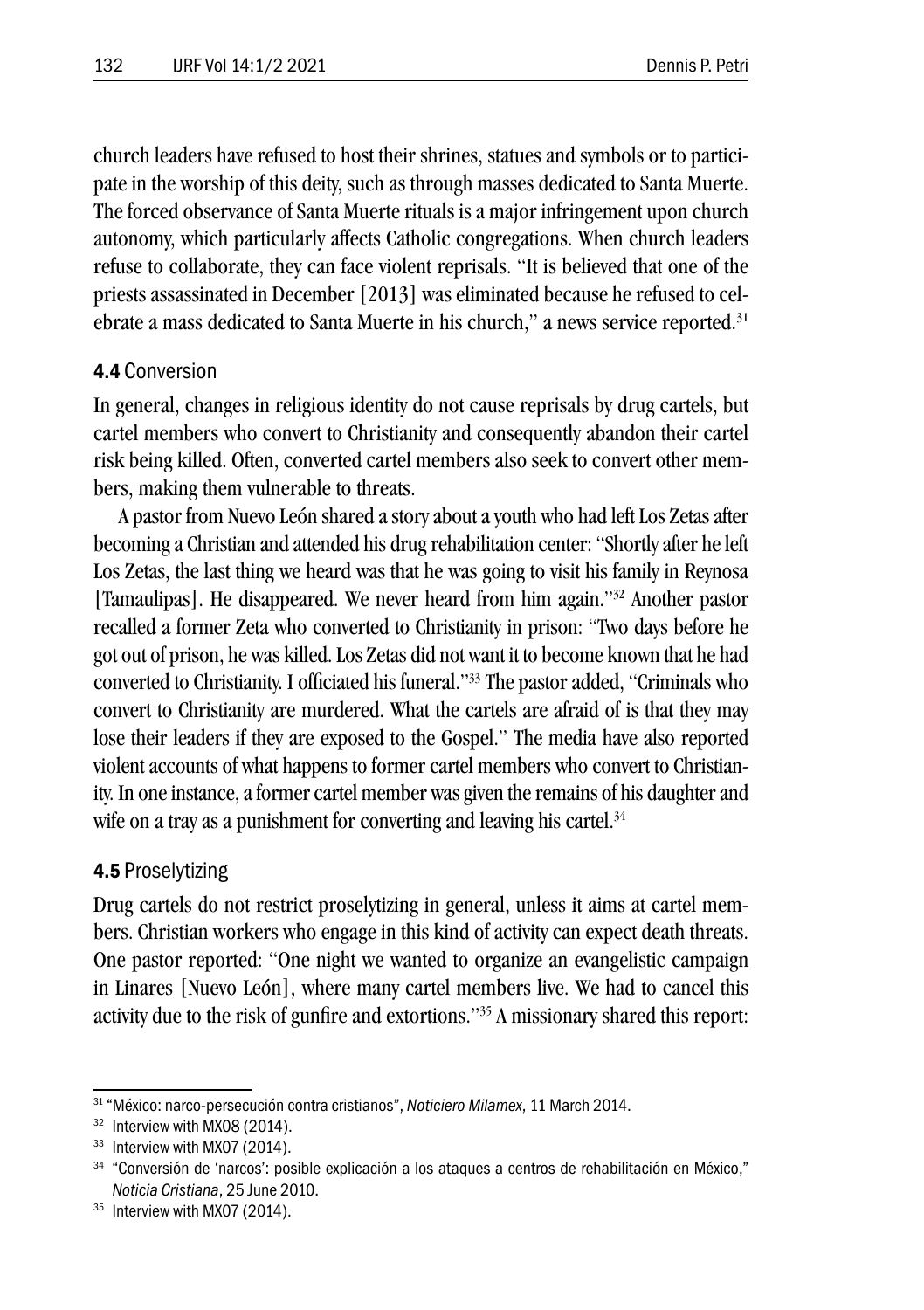In Nuevo León, a friend from the Bible institute where I studied contacted me and told me his uncle had received death threats because he was preaching to youths who had been recruited by the cartels in Padilla, Tamaulipas. When I asked him for more information, he refused to say anything. His uncle is too afraid to speak to me. I was also told about a team of five people who left for an evangelistic mission to the mountains of Matamoros [where Los Zetas hide]. None of them came back. I'm afraid they were kidnapped and killed, because no one asked for ransom to be paid.<sup>36</sup>

#### 4.6 Discriminatory registrations and bans

Crime syndicates in the two states regulate religion through protection rackets, which are used both to finance drug cartels' operations and to silence or even eradicate religious groups whose behavior affects their interests. The effect of this form of extortion is similar to discriminatory registration laws in non-democracies.

Drug cartels implemented a sophisticated "tax" collection system in the territories under their control, commonly known as *derecho de piso* (floor rights) or *venta de protección* (protection racket).<sup>37</sup> They charge churches or businesses for the right to remain open or to organize public meetings<sup>38</sup> (similar to a public license), or they collect a percentage of the proceeds of a business (just like an income tax).39

The phenomenon of illegal charges is the most common form of extortion in northeast Mexico. Criminal organizations make all kinds of threats, including the kidnapping of family members, if the extorted entity refuses to pay. Victims often cannot report the threats due to the lack of legal security, since the police are also corrupt (Schedler 2015).

It is difficult to assess the extent of these charges because many if not most such payments are not reported; however, interviewees indicate that this is a massive phenomenon affecting all churches.<sup>40</sup> A female pastor in the coast city of Tampico said, "Various pastors pay *derecho de piso*. Some pastors had to leave the city because they feared for their lives. I personally know the husband of a pastor who had to flee."<sup>41</sup> A former drug addict and trafficker who now runs a drug rehabilitation program in Monterrey, whom I interviewed (for security reasons) in a parking lot on a crowded street, asserted that all pastors in the area pay *derecho de piso*, "including the president of the council of

<sup>&</sup>lt;sup>36</sup> Interview with MX23 (2014).

<sup>37</sup> Colombian criminal organizations have a similar practice to *derecho de piso*, known as *vacuna* (vaccine).

<sup>&</sup>lt;sup>38</sup> "Impresentable: Pastores de Michoacán deben pagar a narcos para realizar eventos masivos en sus iglesias," *Noticia Cristiana*, 12 April 2010.

<sup>39</sup> "Pago de "derecho de piso" se extiende en todo el país," *El Universal*, 4 October 2011.

<sup>40</sup> Interview with MX11 (2014).

<sup>&</sup>lt;sup>41</sup> Interview with MX09 (2014).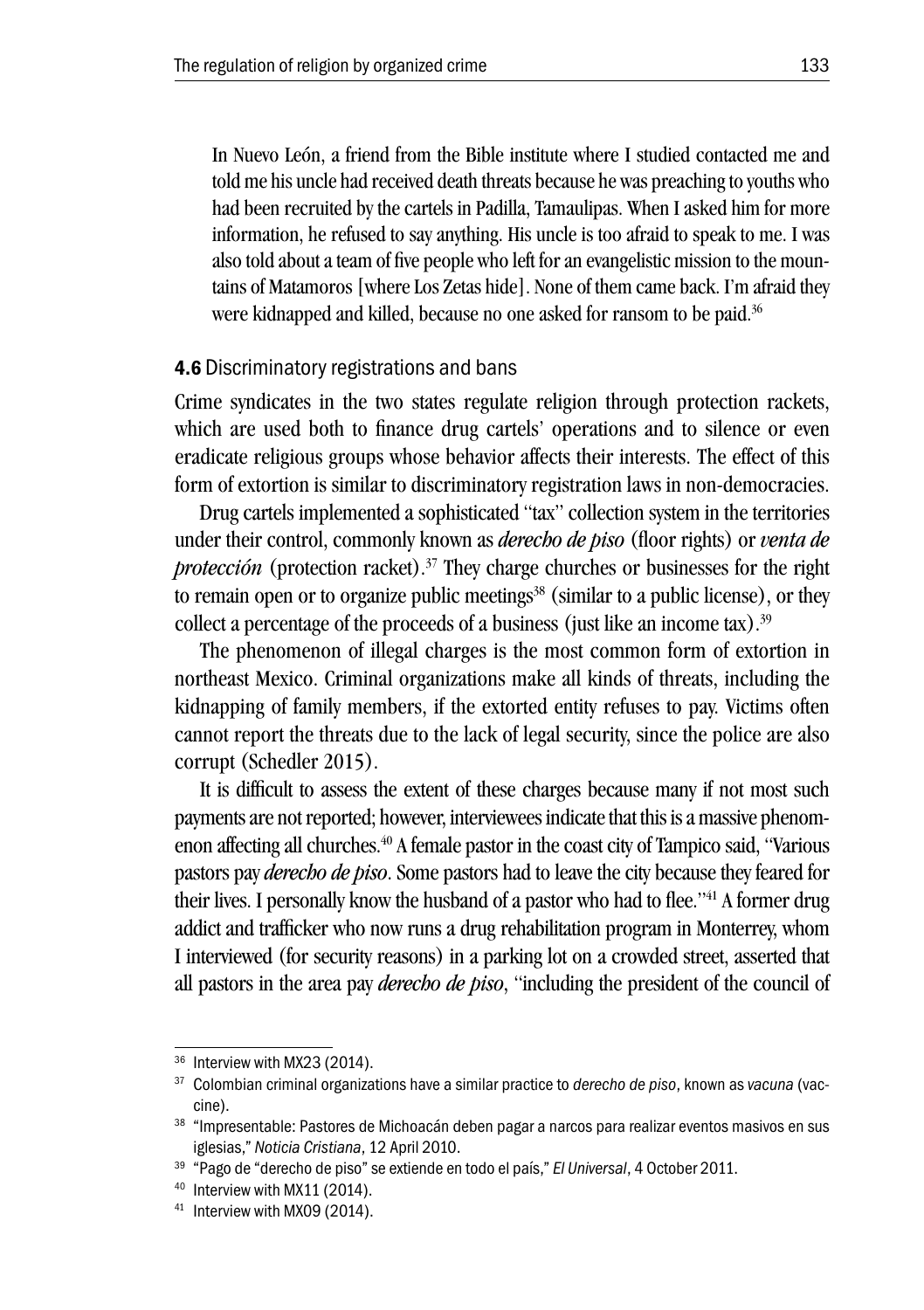pastors of Monterrey, although he would deny it."42 Another pastor, a converted former member of Los Zetas, told me, "Many pastors, including pastors of very large churches, pay *derecho de piso*, although nobody wants to speak about it."43

The consequences of not paying the requested *derecho de piso* are heavy. Some churches and businesses have been closed.44 A Christian educational institution in the city of Veracruz, located south of Tampico, was burned after its leaders refused to pay *derecho de piso*. 45 In other cases, the refusers are beaten, raped, kidnapped or killed. I spoke with several members of a pastoral family who decided to leave their hometown of Ciudad Victoria and move to another state because they were threatened with death if they did not pay a certain amount of money.<sup>46</sup>

The fact that actively practicing Christians are easily identifiable increases their vulnerability to this threat. The visibility of church services, for example, makes churches easy targets for intimidation. "It is obvious that organized crime monitors the activities of churches and of Christians. They take advantage of any public activity by Christians with the aim of extorting and generating income," one interviewee said.<sup>47</sup> Another interviewee described a raid by Los Zetas on a Monterrey church during a service. They pointed a gun at the pastor's head and forced the congregation to pay a certain amount for his life to be spared.<sup>48</sup> Indeed, churches are seen as attractive revenue centers by organized crime. A police officer commented, "Christian churches collect a lot of money. The bad guys know this. They need money to finance their war: arms, mines, gas."49 Even though the threat is greatest for the larger churches, all congregations are vulnerable to extortions and kidnappings for ransom (Sotelo Aguilar 2017).

#### 4.7 Clerical appointments

The Mexican Episcopal Conference has called Mexico "the most dangerous country in the world to exercise priesthood," citing more than 500 threats and 31 killings of priests in the past decade; these cases are mostly related to crime.<sup>50</sup> A Protestant news outlet also reported in 2013 that Mexican churches suffer constant criminal attacks.<sup>51</sup>

- <sup>45</sup> Interview with MX09 (2014).
- <sup>46</sup> Interview with MX16 (2014).
- <sup>47</sup> Interview with MX15 (2016).
- 48 Interview with MX08 (2014).
- <sup>49</sup> Interview with MX03 (2014).

<sup>42</sup> Interview with MX08 (2014) and MX12 (2015).

<sup>43</sup> Interview with MX07 (2014).

<sup>44</sup> Interview with MX01 (2014).

<sup>50</sup> "Denuncia la CEM amenazas contra sacerdotes; pide afrontar inseguridad," *Proceso*, 11 April 2013; "Crimen acecha a sacerdotes de la Iglesia Católica," *Excelsior*, 11 January 2014; "26 sacerdotes asesinados 2012–2018." *Centro Católico Multimedial*, 16 December 2018.

<sup>51</sup> "Iglesias de México denuncian que sufren constantes ataques criminales," *Noticia Cristiana*, 15 January 2013.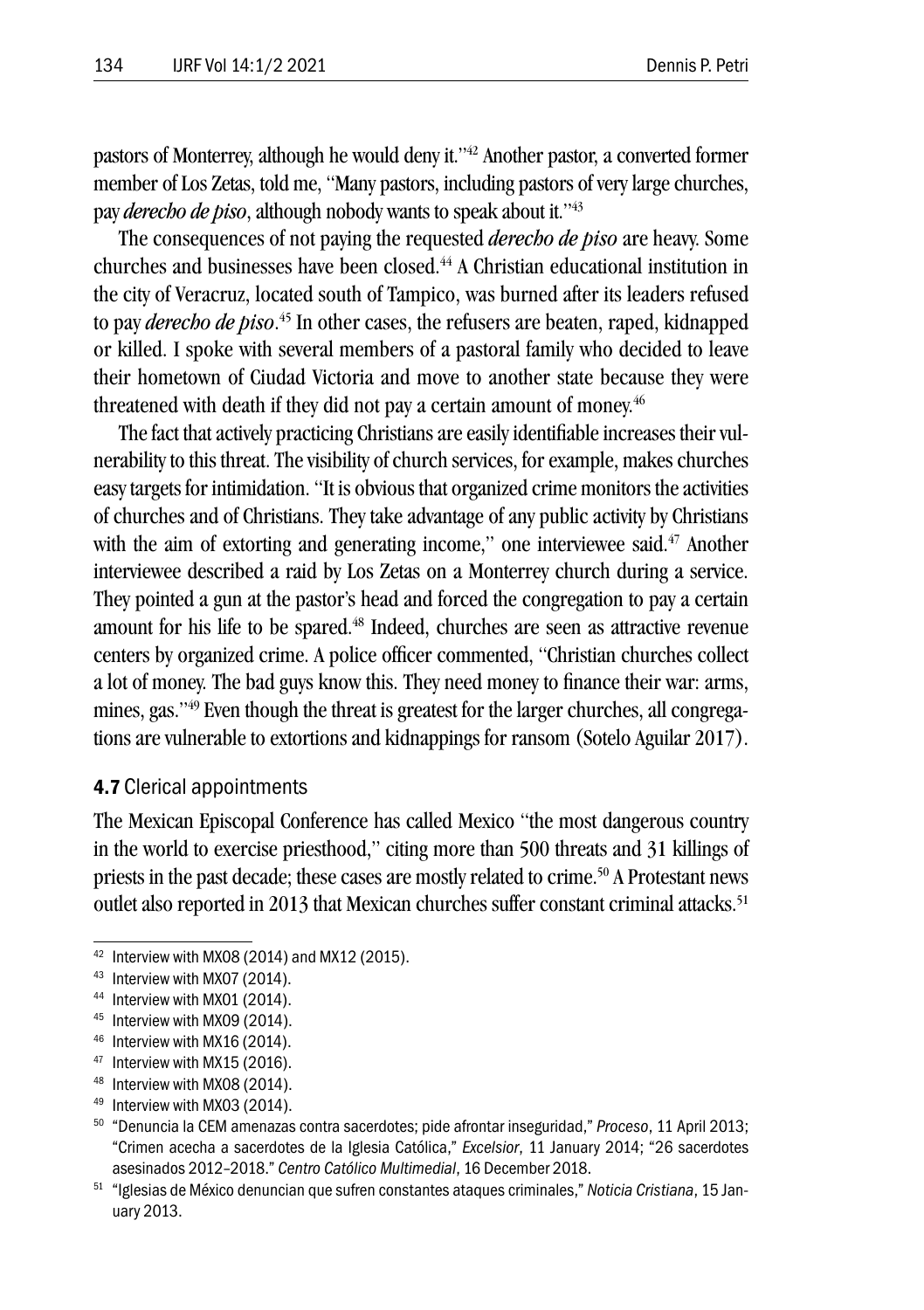In the state of Nuevo León, two American Protestant missionaries were killed in 2012 by drug traffickers,52 and three Catholic priests were killed in Tamaulipas between 1990 and 2016.53

Above, I discussed kidnapping for ransom as a means for drug cartels to make money; it also gives the cartels a way to intervene indirectly in clerical appointments. Indeed, the threat of kidnapping for ransom is used to intimidate church leaders whom the drug cartels see as a threat because of the content of their preaching or their moral influence. Drug cartels may also engage in kidnappings as intimidation or reprisal for not cooperating with a previous requirement. A particularly cruel account was shared by an evangelical pastor in a crime-torn Tamaulipas city:

A pastor friend of mine was abducted by a criminal gang that was part of a satanic cult. His family was ordered to pay a ransom. His wife and family succeeded in collecting the money and the criminals came to take it. The pastor's wife asked them, "But where is my husband?" "He is at the beginning of your street," they told her. When she went there, her husband was there. Only he was not alive. She found him in a plastic garbage bag, killed and hacked into pieces.<sup>54</sup>

A pastor from the state of San Luis Potosí, located south of Nuevo León, described the threats he was facing: "My wife and I have been receiving calls in which we were threatened with kidnapping. I told my children that if I'm kidnapped, they should never pay any ransom. We can only trust in God."55 Another church leader in the same state told of a pastor who was under threat of kidnapping. A young member of his congregation begged Los Zetas not to kidnap this pastor, and he was taken instead. After a few days, he was released. The church leader who related the story could not confirm whether a ransom had been paid for his release.<sup>56</sup>

The scope of the kidnappings is difficult to assess quantitatively because most cases are not reported, but there is no doubt that churches are greatly affected by this threat. A pastor of a large church in Ciudad Victoria told me, "Last Sunday I asked all people to raise their hands if they had a family member or friend who was currently abducted. 129 people raised their hands."57 I heard many similar testi-

<sup>52</sup> "Asesinan en NL a 2 misioneros estadounidenses," *El Universal*, 1 February 2012.

<sup>53</sup> "15 sacerdotes caídos," *Centro Católico Multimedial*, 28 September 2016.

<sup>&</sup>lt;sup>54</sup> Interview with MX01 (2014).

<sup>55</sup> Interview with MX21 (2014).

<sup>&</sup>lt;sup>56</sup> Interview with MX25 (2014).

<sup>&</sup>lt;sup>57</sup> Interview with MX13 (2014).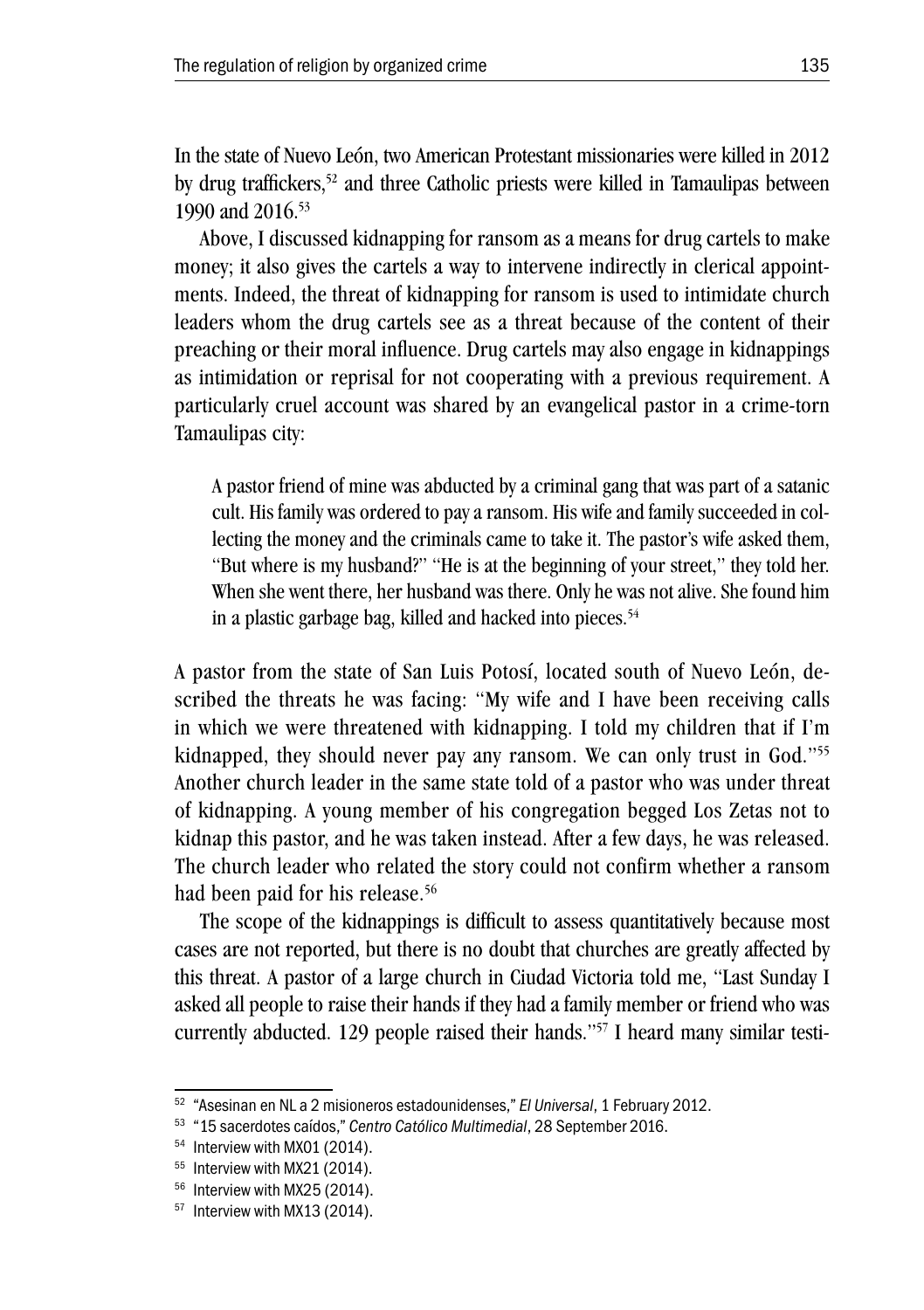monies in my interviews,<sup>58</sup> and other reports further confirm the high frequency of kidnapping of Christian leaders for ransom.59

#### 4.8 Religious associations

Christians who set up religious associations face major threats, especially if their initiatives infringe on areas of influence of criminal organizations. Drug rehabilitation programs, chaplaincies in prisons, and youth work are targeted by criminal organizations because they directly threaten the drug trafficking business, or as a reprisal measure for the conversion to Christianity of former drug traffickers.<sup>60</sup> The director of such a program in Monterrey shared that he received threats from Los Zetas for accepting former Zetas into his program.61 A bloody attack in June 2010 on a drug rehabilitation clinic in Villa Nueva, Tamaulipas killed fifteen patients and social workers, plus an additional five passers-by. Similar attacks occurred in neighboring states in 2009.<sup>62</sup>

Initiatives that provide meaningful alternatives for youths at risk who would otherwise be potential targets for recruitment as *halcones* (informants or errand runners for the drug cartels) are also vulnerable to threats. A pastor in a Tamaulipas village, who had set up a very popular soccer team for boys under age twelve, explained:

You could become a member if you had good grades in school. All these boys came from dysfunctional families, which made them easy targets for criminal gangs wishing to recruit them. Some of these boys had already been recruited as *halcones*, watchers for criminal gangs to warn them of police presence. These boys also became part of the team and no longer wanted to work for the criminal gangs. This resulted in one of them, a 10-year-old boy, being murdered. The narcos constantly threaten me to stop with the soccer team. I must deal with threats on my life on a frequent basis. They have called my home, my cellphone, my wife, and the elders of the church. They have left threatening notes on the door of the church. $63$ 

#### 4.9 Political speech

There are numerous reports of Mexican human rights activists and journalists suffering human rights abuses as a result of their work. This is also true of Christian leaders whose moral authority is perceived as a threat by organized crime. The in-

<sup>58</sup> Interviews with MX22 (2011), MX18, MX09, MX14, MX19, MX01 and MX21 (2014).

<sup>59</sup> Interviews with MX22, MX24 (2012) and MX23 (2014); "A Priest of the Diocese of Ciudad Victoria Has Been Missing Since November, Violence Does Not Calm Down," *Agenzia Fides*, 7 January 2014.

<sup>60</sup> "Conversión de 'narcos.'"

 $61$  Interview with MX07 and MX08 (2014).

<sup>62</sup> "Sangriento ataque a clínica cristiana de rehabilitación de adictos en México," *Noticia Cristiana*, 21 June 2010.

 $63$  Interview with soccer club director and two team members (2014).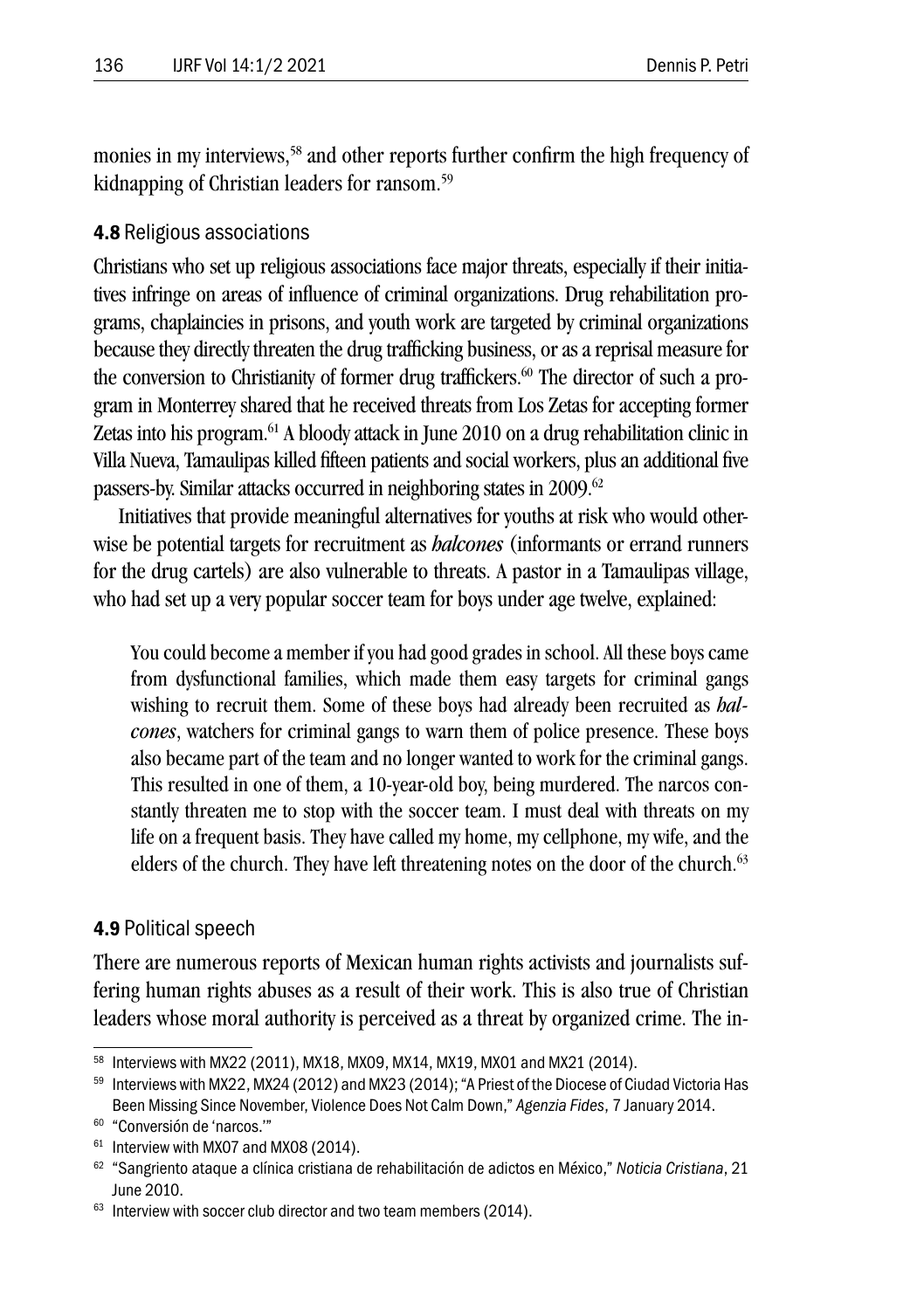terpretations of Christianity that seek to promote spiritual and social transformation can easily conflict with the interests of drug cartels. Speaking out against injustice publicly – whether it is violence, drug consumption, drug trafficking, corruption or organized crime – from the pulpit or in another setting risks provoking intimidation by drug cartels, in the form of beatings, attacks on the houses of church leaders, or even killings. Christian news reporters have also been killed because they exposed the activities of organized crime.<sup>64</sup>

One pastor explained that his house had been attacked by a drug cartel.<sup>65</sup> Most interviewees indicated there is widespread surveillance within churches and that the content of sermons is monitored. "We need to be very careful about preaching against organized crime. There are always *halcones* in services," said a youth pastor of a church in Ciudad Madero, Tamaulipas.66 A pastor in Ciudad Victoria seemed to be among the few who publicly denounced injustice at church services. He stated:

It's my conviction that the church needs to be out in the streets, active outside the walls of the church. The church needs to preach about things that are happening in people's lives. This got me into trouble. Los Zetas arrived at my house, located 8 km outside Ciudad Victoria, one night and wanted to take me with them. [He got out of the situation because the assailants were suddenly called away by their leadership.] They see the church as their worst enemy.<sup>67</sup>

A development worker reported:

In the north of Mexico, organized crime effectively persecutes believers. Narcos threaten pastors to leave certain areas or demand payment of *derecho de piso*. This is because biblical teachings forbid consumption and distribution of drugs and/or corruption, and this affects their business. Also, massive Christian gatherings have been forbidden by organized crime.<sup>68</sup>

# 5. Conclusions

In this study, I have argued that the framework of state regulation of religion can be adapted to interpret the interaction between organized crime and religion. Drug cartels effectively regulate aspects of religion, either because they view religion as

<sup>&</sup>lt;sup>64</sup> Interview with MX07 (2014).

<sup>&</sup>lt;sup>65</sup> Interview with MX06 (2014)

<sup>&</sup>lt;sup>66</sup> Interview with MX14 (2014).

 $67$  Interview with MX06 (2014).

<sup>&</sup>lt;sup>68</sup> Interview with MX22 (2011).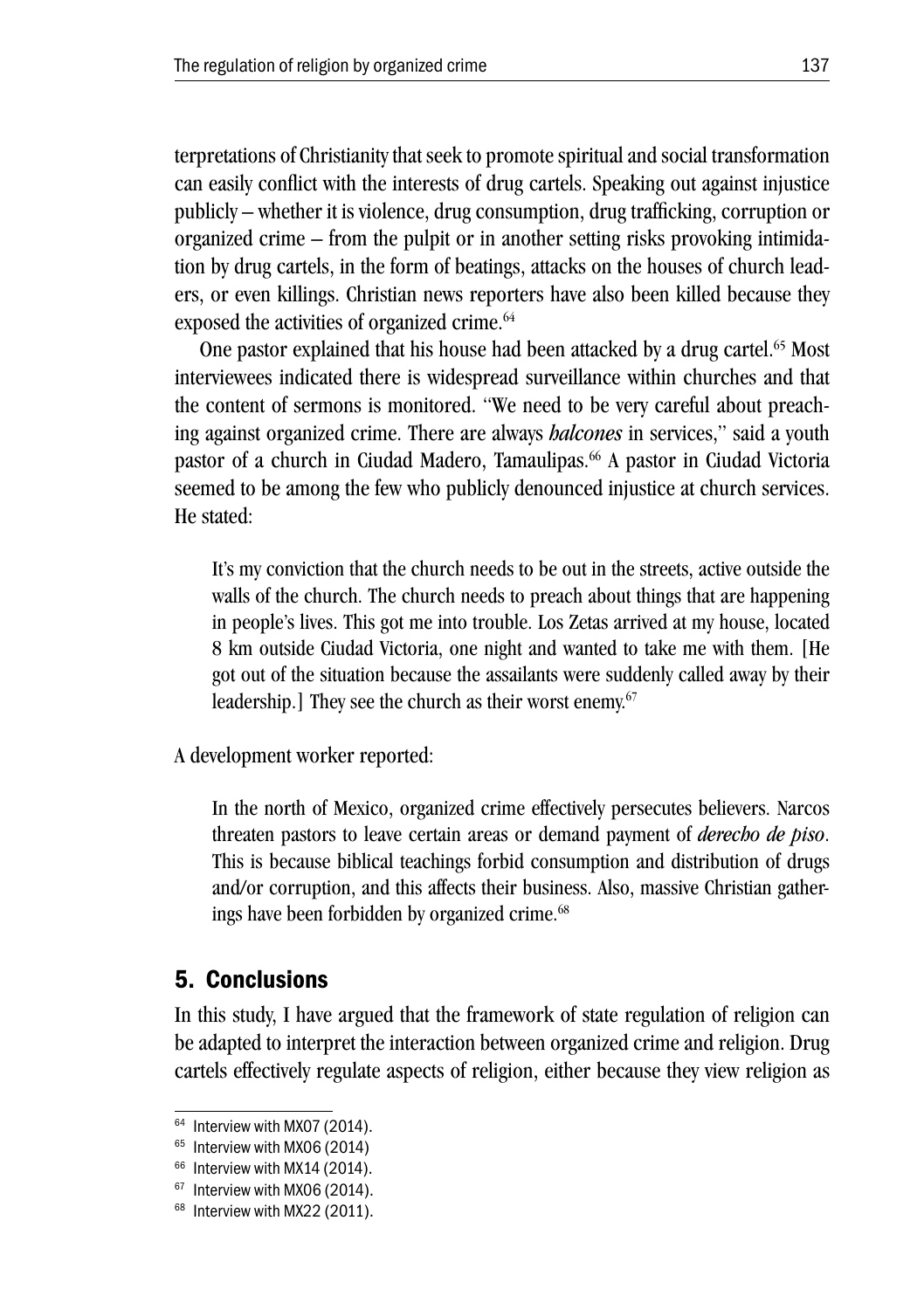a source of revenue or to defend their interests, contradicting the conventional wisdom that organized crime is not particularly concerned with religion.<sup>69</sup>

Not all aspects of religion commonly regulated by non-democracies are regulated by organized crime. Organized crime does not regulate matters related to religious speech (unlike political speech), religious education, the observance of religious holidays (unless they involve large gatherings of people or are used to criticize criminal elements), religious laws related to life events such as marriage or burials, use of religious dress, or formal registration requirements for religious organizations. Drug cartels are generally not interested in religion itself but in behavior inspired by religious convictions that challenges their interests.

During my fieldwork, I did not find any evidence that organized crime enforces a religious policy concerning religious speech or publications, religious education, religious political parties or access to political office, even though there may be instances where organized crime has an indirect impact on these matters due to its influence over political processes and electoral campaigns. Although not all forms of state regulation of religion apply to organized crime, many do, thereby justifying my interpretation of the restrictions placed on religious groups by organized crime as forms of non-state religious policy.

Beyond the importance of considering the role of non-state actors such as organized crime, this study also underlines the pertinence of focusing on active religious practice as a source of vulnerability, instead of simply on religious identity (see Birdsall and Beaman 2020). Indeed, by focusing on active religious practice – instead of on religion in general, which would not have allowed me to observe any variation – I was able to identify specific forms of regulation of religion by organized crime.

This is relevant first from a conceptual perspective. It implies that non-religious motives such as greed, which is evidently the main driver of organized crime, can lead criminal elements to harm religious groups that stand in their way. This particular conclusion is not surprising, considering that organized crime can be expected to be driven by rational calculations; however, it has not been explicitly established in relation to religious groups, partly because the distinction between religious identity and religious behavior is not usually made, and also because religious freedom monitoring instruments generally look for religious motives for the "persecution" of religious groups. Consequently, non-religious motives for threats

<sup>&</sup>lt;sup>69</sup> Government regulation of religion is generally assumed to be detrimental to religious freedom. In northeast Mexico, however, the lack of state capacity enables cartels to exercise power over religion. In such cases, government inaction might not necessarily be a good thing. Religious freedom might fare best not in situations of no restrictions, but rather where states have ample capacity to regulate and where they choose wise degrees and types of regulation.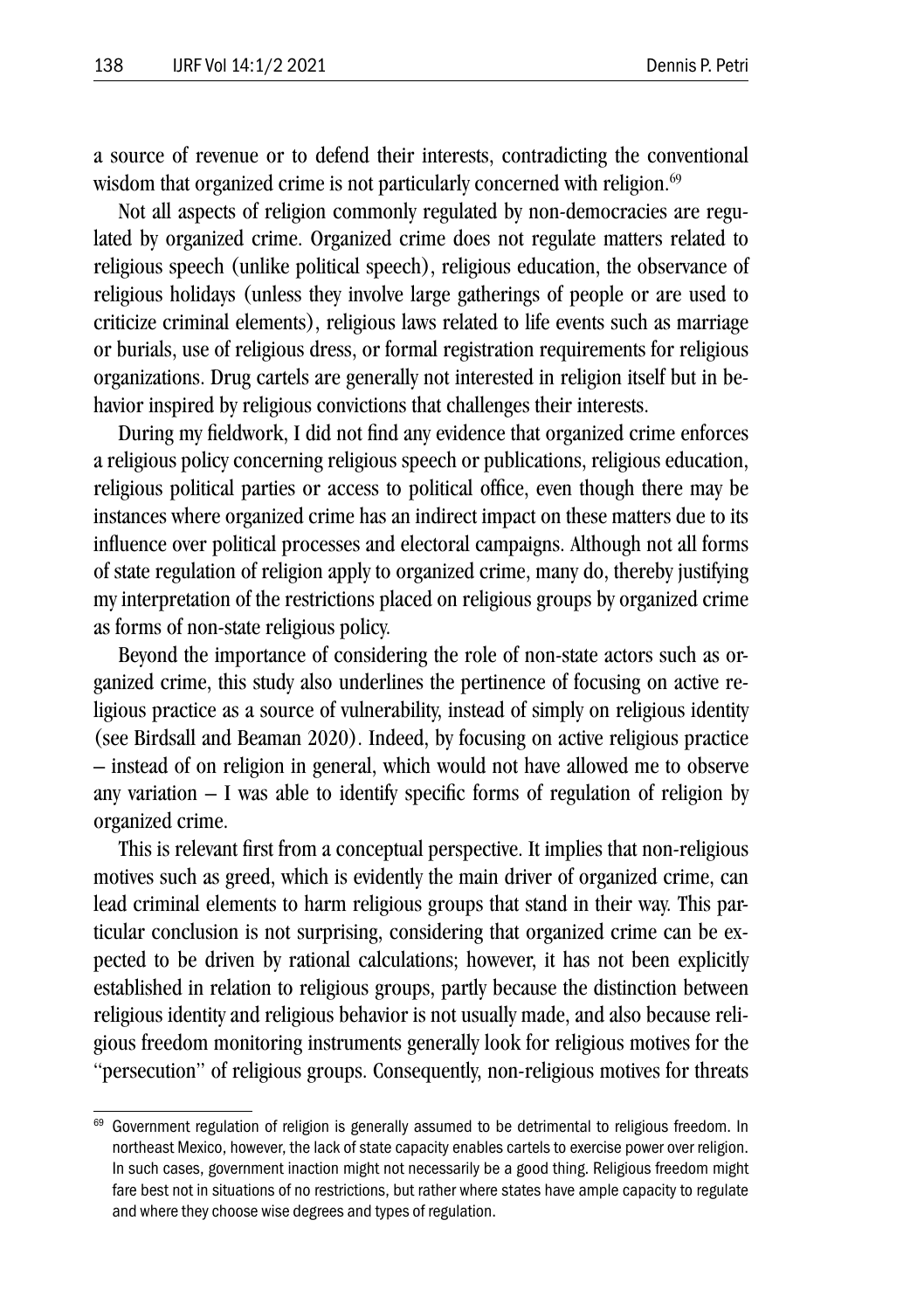to religious minorities defined by its behavioral characteristics are overlooked (see Petri 2022).

Furthermore, within the broader debate about whether violence in civil conflicts is indiscriminate (Kalyvas 2006; Weinstein 2007; Schedler 2015; Bartman 2018), this study provides an additional argument for the claim that it is not necessarily indiscriminate. Nevertheless, I acknowledge that it is difficult to distinguish regulatory strategies designed by criminal groups from mere consequences that the violent environment they generate imposes on religious practices such as church attendance and proselytizing.

More research on the relation between organized crime and religion is needed. My findings in Mexico could be generalized to other cases. Similar conclusions may apply to other crime-ridden regions of Mexico; the gang violence in Central American countries such as El Salvador, Guatemala or Honduras; the guerrilla wars in rural Colombia; the violence in Brazilian favelas; and drug-related conflicts in the Caribbean region. Beyond Latin America, one could consider organized crime in sub-Saharan Africa, Afghanistan or even US inner cities as potentially affected by the same pattern. Even though these cases of widespread criminal activity are wellknown, they have not yet been studied through the lens of regulation of religion.

## References

- Bartman, J. M. 2018. Murder in Mexico: Are Journalists Victims of General Violence or Targeted Political Violence? *Democratization, 25*(7):1093-1113.
- Birdsall, J. and Beaman, L. 2020. Faith in Numbers: Can We Trust Quantitative Data on Religious Affiliation and Religious Freedom? *Review of Faith & International Affairs 18*(3):60-68.
- Brenneman, R. 2012. *Homies and Hermanos: God and Gangs in Central America*. New York: Oxford University Press.
- Brenneman, R. 2014. Wrestling the Devil: Conversion and Exit from Central American Gangs. *Latin American Research Review 49*:112-128.
- Buijs, G. J., Sunier, T. and Versteeg P. 2013. Introduction: What Is Happening to Democracy? Democracy Newly Encountering Religion. In G. J. Buijs, T. Sunier and P. Versteeg (eds.), *Risky Liaisons? Democracy and Religion Reflections and Case Studies*. Amsterdam: VU University Press:3-14.
- Chabat, J. 2010. La respuesta del gobierno de Calderón al desafío del narcotráfico: entre lo malo y lo peor. *Documentos de Trabajo del CIDE 196.* Mexico City: Centro de Investigación y Docencia Económicas, División de Estudios Internacionales.
- Correa-Cabrera, G. 2021. *Los Zetas Inc. Criminal Corporations, Energy, and Civil War in Mexico.* Austin: University of Texas Press.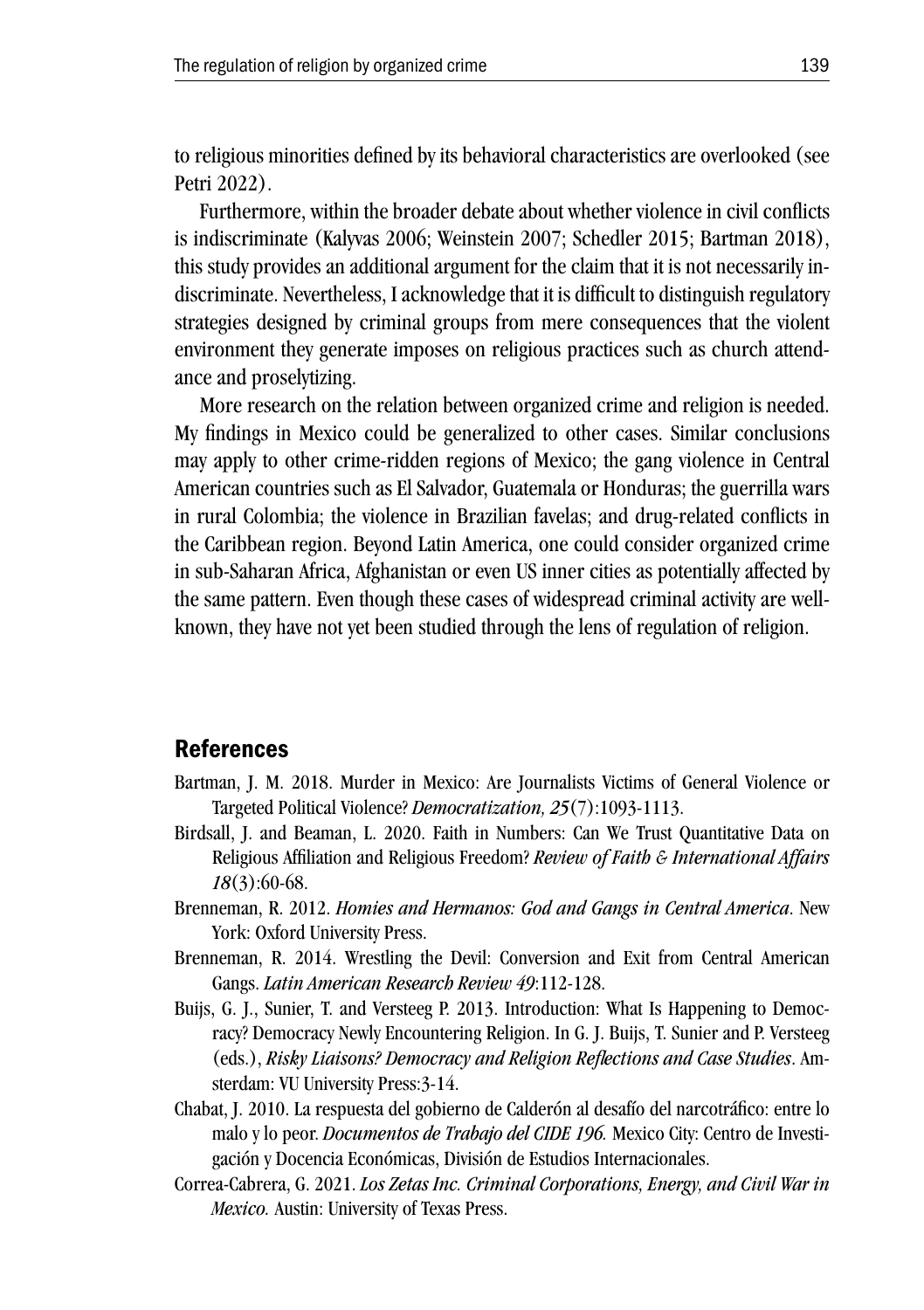- Cruz, J. M. and Rosen, J. D. 2020. Mara Forever? Factors Associated with Gang Disengagement in El Salvador. *Journal of Criminal Justice 69*:101705.
- Cruz, J. M. and Rosen, J. D. 2022. Leaving the Pervasive Barrio: Gang Disengagement under Criminal Governance. *Social Problems, spac001*.
- Fox, J. 2013. *An Introduction to Religion and Politics: Theory and Practice*. London: Routledge.
- Fox, J. 2015. *Political Secularism, Religion, and the State*. New York: Cambridge University Press.
- Fox, J. 2016. *The Unfree Exercise of Religion: A World Survey of Religious Discrimination against Religious Minorities*. New York: Cambridge University Press.
- Freston, P. 2018. Latin America: (Still) a Site of Persecution and an (evolving) Global Defender of the Persecuted. In D. Philpott and T. S. Shah (eds.). *Under Caesar's Sword: How Christians Respond to Persecution*. New York: Cambridge University Press.
- Garay Salamanca, L. J. and Salcedo-Albarán, E. (ed.) 2012. *Narcotráfico, corrupción y Estados: Cómo las redes ilícitas han reconfigurado las instituciones en Colombia, Guatemala y México*. México: Random House Mondadori.
- Goldenziel, J. 2009. Sanctioning Faith: Religion, State, and U.S.-Cuban Relations. *Journal of Law and Politics 25*:179-210.
- Gómez Chico Spamer, A., González Alvarez, L. M., Perera Calzada, B., and Porras Sánchez, F. J. 2018. *Libertad religiosa en México: Relevancia, situación y desafíos.* Querétaro: CISAV.
- Grayson, G. W. 2010. *Mexico: Narco-violence and a Failed State?* New York: Routledge.
- Grayson, G. W. 2014. *The Evolution of Los Zetas in Mexico and Central America: Sadism as an Instrument of the Cartel Warfare*. Available at: https://publications.armywarcollege.edu/pubs/2267.pdf.
- Grillo, I. 2012. *El Narco: Inside Mexico's Criminal Insurgency*. New York: Bloomsbury Press.
- Grillo, I. 2016. *Caudillos del crimen: de la guerra fría a las narcoguerras*. Mexico City: Grijalbo.
- Habermas, J. 2006. Religion in the Public Sphere. *European Journal of Philosophy 14*(1):1-25.
- Heinle, K., Rodríguez Ferreira, O. and Shirk, D. A. 2017. *Drug Violence in Mexico: Data and Analysis Through 2016*. San Diego: University of San Diego.
- Inter-American Commission on Human Rights (IACHR) 2015. *The Human Rights Situation in Mexico*. Washington, DC: Organization of American States.
- International Crisis Group (ICG) 2013. *Peña Nieto's Challenge: Criminal Cartels and Rule of Law in Mexico*. Available at: https://bit.ly/3sorB2t.
- Kalyvas, S. N. 2006. *The Logic of Violence in Civil War*. New York: Cambridge University Press.
- Koesel, K. J. 2014. *Religion and Authoritarianism: Cooperation, Conflict, and the Consequences.* New York: Cambridge University Press.
- Olson, E. L., Shirk, D. A. and Selee, A. (eds.) 2010. *Shared Responsibility: U.S.-Mexico Policy Options for Confronting Organized Crime*. San Diego: University of San Diego.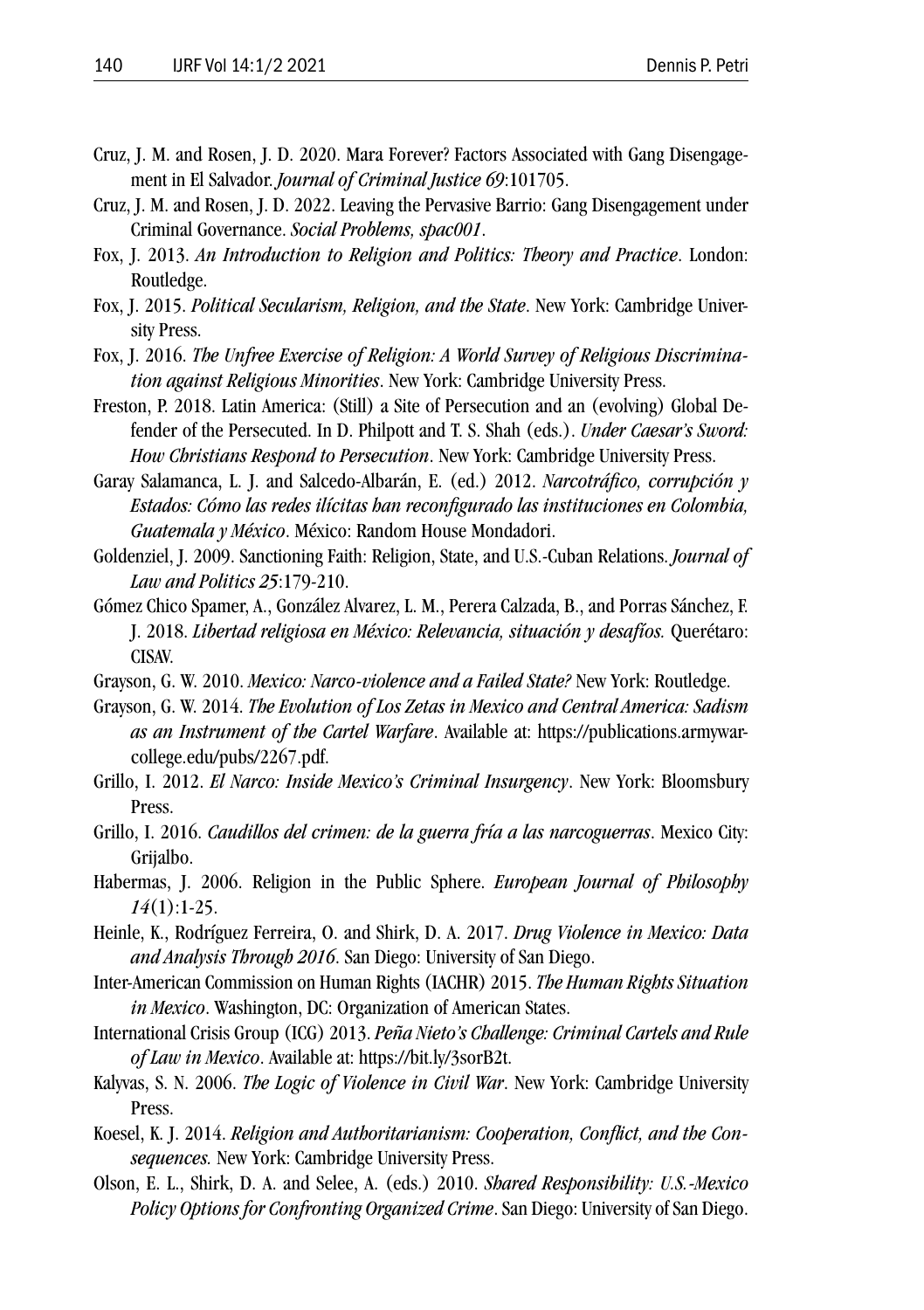- Petri, D. P. 2020. The Specific Vulnerability of Religious Minorities (Doctoral dissertation). Amsterdam: Vrije Universiteit.
- Petri, D. P. 2022. The Tyranny of Religious Freedom Rankings. *Review of Faith and International Affairs 20*(1) (forthcoming).
- Philpott, D. 2019. *Religious Freedom in Islam: The Fate of a Universal Human Right in the Muslim World Today*. New York: Oxford University Press.
- Rios, V. 2015. How Government Coordination Controlled Organized Crime: The Case of Mexico's Cocaine Markets. *Journal of Conflict Resolution 59*(8):1433-1454.
- Rosen, J. D. and Zepeda, R. 2016. *Organized Crime, Drug Trafficking, and Violence in Mexico: The Transition from Felipe Calderón to Enrique Peña Nieto*. Lanham: Lexington Books.
- Sarkissian, A. 2015. *The Varieties of Religious Repression: Why Governments Restrict Religion.* New York: Oxford University Press.
- Schedler, A. 2014. The Criminal Subversion of Mexican Democracy. *Journal of Democracy 25*(1):5-18.
- Schedler, A. 2015. En la niebla de la guerra: los ciudadanos ante la violencia criminal organizada. Mexico City: CIDE.
- Scolnicov, A. 2011. *The Right to Religious Freedom in International Law. Between Group Rights and Individual Rights.* London: Routledge.
- Shirk, D. and Wallman, J. 2015. Understanding Mexico's Drug Violence. *Journal of Conflict Resolution 59*(1):1348-1376.
- Sotelo Aguilar, O. (ed.) 2017. *Tragedia y crisol del sacerdocio en México*. Mexico City: Centro Católico Multimedial/Ayuda a la Iglesia Necesitada-ACN México.
- US Department of State 2015. *2015 Report on International Religious Freedom.* Available at: https://www.state.gov/international-religious-freedom-reports/.
- Watt, P. and Zepeda, R. 2012. *Drug War Mexico: Politics, Neoliberalism and Violence in the New Narcoeconomy*. London: Bloomsbury Publishing.
- Weber, M. 1919. *Politics as a Vocation*. Available at: http://en.wikisource.org/wiki/ Politics\_as\_a\_Vocation.
- Weinstein, J. M. 2007. *Inside Rebellion: The Politics of Insurgent Violence*. New York: Cambridge University Press.